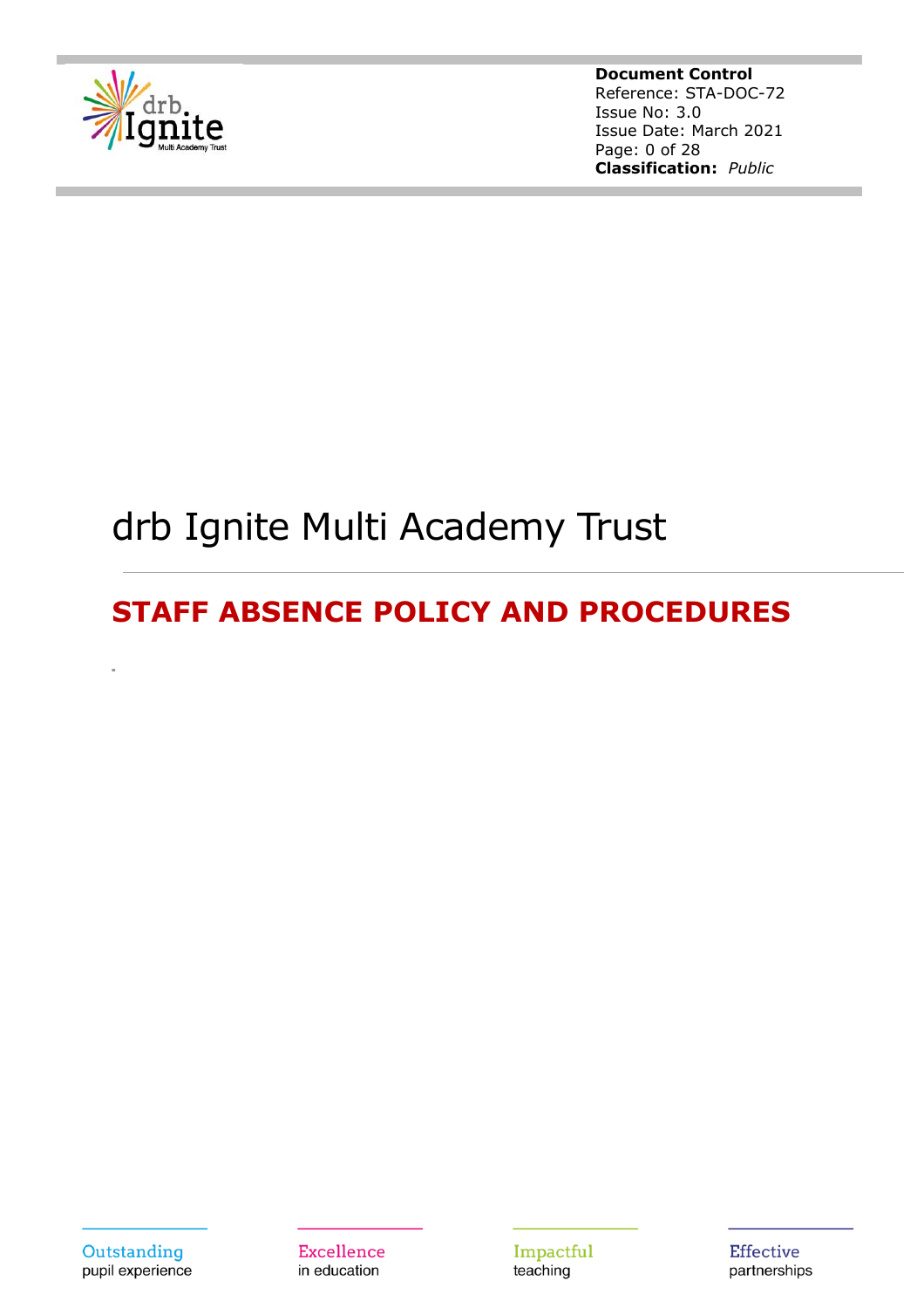

**Document Control** Reference: STA-DOC-72 Issue No: 3.0 Issue Date: March 2021 Page: 1 of 28 **Classification:** Public

### Contents

| 1. |    |
|----|----|
|    |    |
| 2. |    |
|    |    |
|    |    |
|    |    |
| 3. |    |
|    |    |
|    |    |
|    |    |
| 4. |    |
|    |    |
| 5. |    |
|    |    |
|    |    |
| 6. |    |
|    |    |
|    |    |
|    |    |
|    |    |
|    |    |
|    |    |
|    |    |
|    | 11 |
|    |    |
|    |    |
|    |    |
| 7. |    |

#### **APPENDIX A: STAFF ATTENDANCE PROCEDURES**

**Excellence** in education

Impactful<br>teaching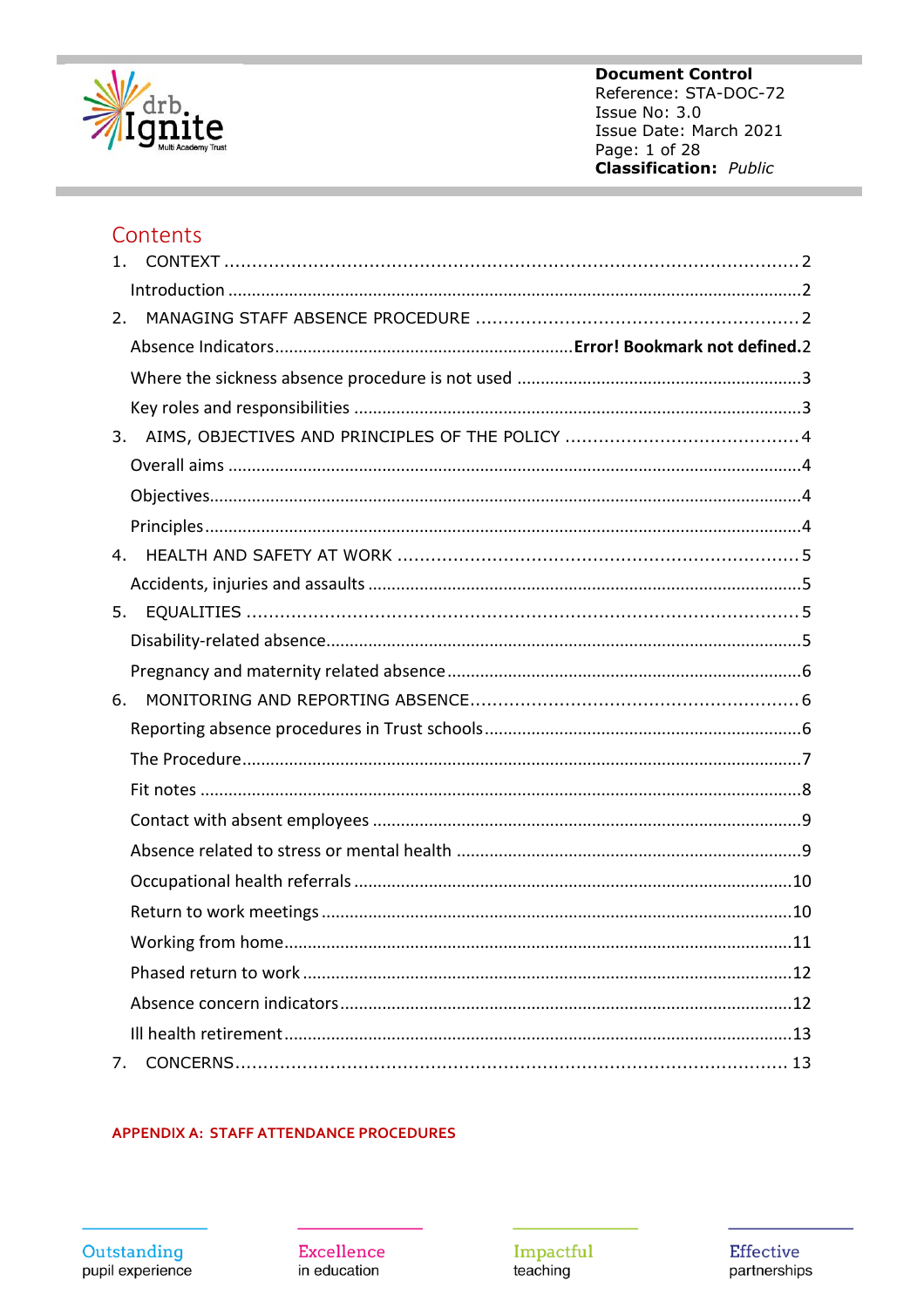

**Document Control** Reference: STA-DOC-72 Issue No: 3.0 Issue Date: March 2021 Page: 2 of 28 **Classification:** *Public*

### <span id="page-2-0"></span>**1. CONTEXT**

All employees are contracted to work for the Trust but deployed to various schools and teams within it. Most employees are school- based, led by a Headteacher. A small team are employed directly within the central executive based in the Trust offices. There are occasionally a small number of staff who are employed by agencies on a temporary basis. These are not subject to the formal Trust procedures if attendance is a concern; however, on a day-to-day basis they are expected to meet Trust policy expectations in terms of, for example, reporting their sickness to their appropriate line manager.

#### <span id="page-2-1"></span>**Introduction**

This Policy applies to all employees of the Trust – leaders, teachers and support staff. It relates to sickness absence only. Our staff are our most important and most expensive resource, so any absence has an impact on both individual schools and the Trust, educationally and financially. Regular and punctual attendance is an implied term of every employee's contract. There is a shared responsibility between the Trust, its schools and all employees for maintaining everyone's excellent attendance and associated health and wellbeing.

### <span id="page-2-2"></span>**2. STAFF ABSENCE PROCEDURE**

#### **2.1 Absence Indicators**

- a) Absence indicators can help manage attendance by:
	- alerting the school or the Trust and the employee to the frequency and regularity of sickness absence
	- encouraging early dialogue with the employee in order to establish expectations and improve attendance
	- helping the school or the Trust to identify possible trends so that preventative measures can be put in place
	- assisting the school and the Trust in identifying the financial and educational impact of staff sickness absence
- b) Whilst each case of sickness should be considered individually and may not result in formal action, the following absence indicators should prompt a review of the absence(s) and an informal discussion with the employee. Depending on the circumstances, it may also be appropriate to have an informal discussion and to offer support to an employee before the absence indicators below have been reached.

Impactful teaching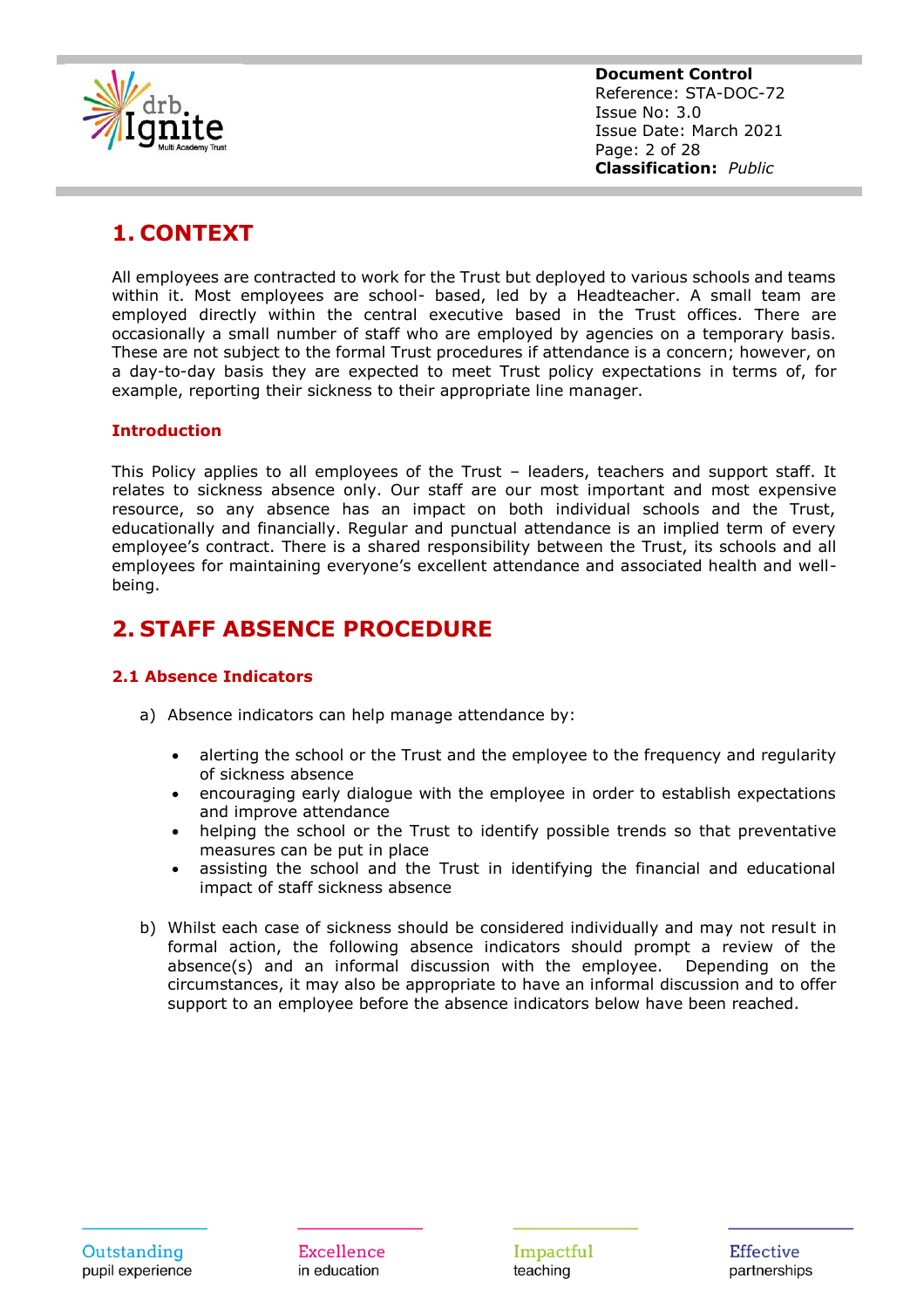

**Document Control** Reference: STA-DOC-72 Issue No: 3.0 Issue Date: March 2021 Page: 3 of 28 **Classification:** *Public*

The key absence concern indicators for the Trust are:

- Two or more separate episodes of sickness absence (one working day or more) within a term
- A continuous absence due to sickness lasting 4 continuous weeks or more
- Any other sickness absence trend which is giving cause for concern; for example, on certain days of the week or points in the year

#### <span id="page-3-0"></span>**2.2 Where the sickness absence procedure is not used**

The staff absence procedure is not used to deal with:

- alleged unauthorised or fraudulent absence, which is treated as an issue of conduct and dealt with under the Trust's Disciplinary Policy and Staff Code of **Conduct**
- absence unrelated to sickness, such as special leave of absence (including medical appointments), which is managed under the Trust's Leave of Absence Policy

#### <span id="page-3-1"></span>**2.3 Key roles and responsibilities**

The term *other senior line managers* is used throughout the Policy. It refers to people in the Trust, in addition to headteachers, who have responsibility for the oversight of employee attendance. Generally, these leaders also have direct or indirect appraisal responsibilities, thus linking attendance with performance.

In Trust schools:

- the headteacher is responsible for the attendance of all staff in the school but may delegate aspects of attendance management to other senior leaders as appropriate; for example, informal discussions, contact with absent employees or return to work meetings.
- where concerns are raised about an employee's sickness absence, the headteacher decides which other senior leaders will take part in any more formal procedures, so that there is a careful separation of responsibilities and duties.
- the Headteacher ensures that any other leader, taking part in the informal or formal processes, has the skills to undertake the role.
- the Trust, through the central Executive Team, supports the Attendance Policy and procedure in terms of providing HR advice and guidance.

The Central Executive Team:

- the CEO has overall responsibility for the attendance of employees within the Central Executive Team
- The Director of Operations supports the procedure if the absence concern is taken to the level of a Hearing Committee.
- The CEO may delegate any aspect of attendance management to the Trust's HR support team.

The Trust Board:

• The Board, through the Chair has oversight of the CEO's attendance.

Impactful teaching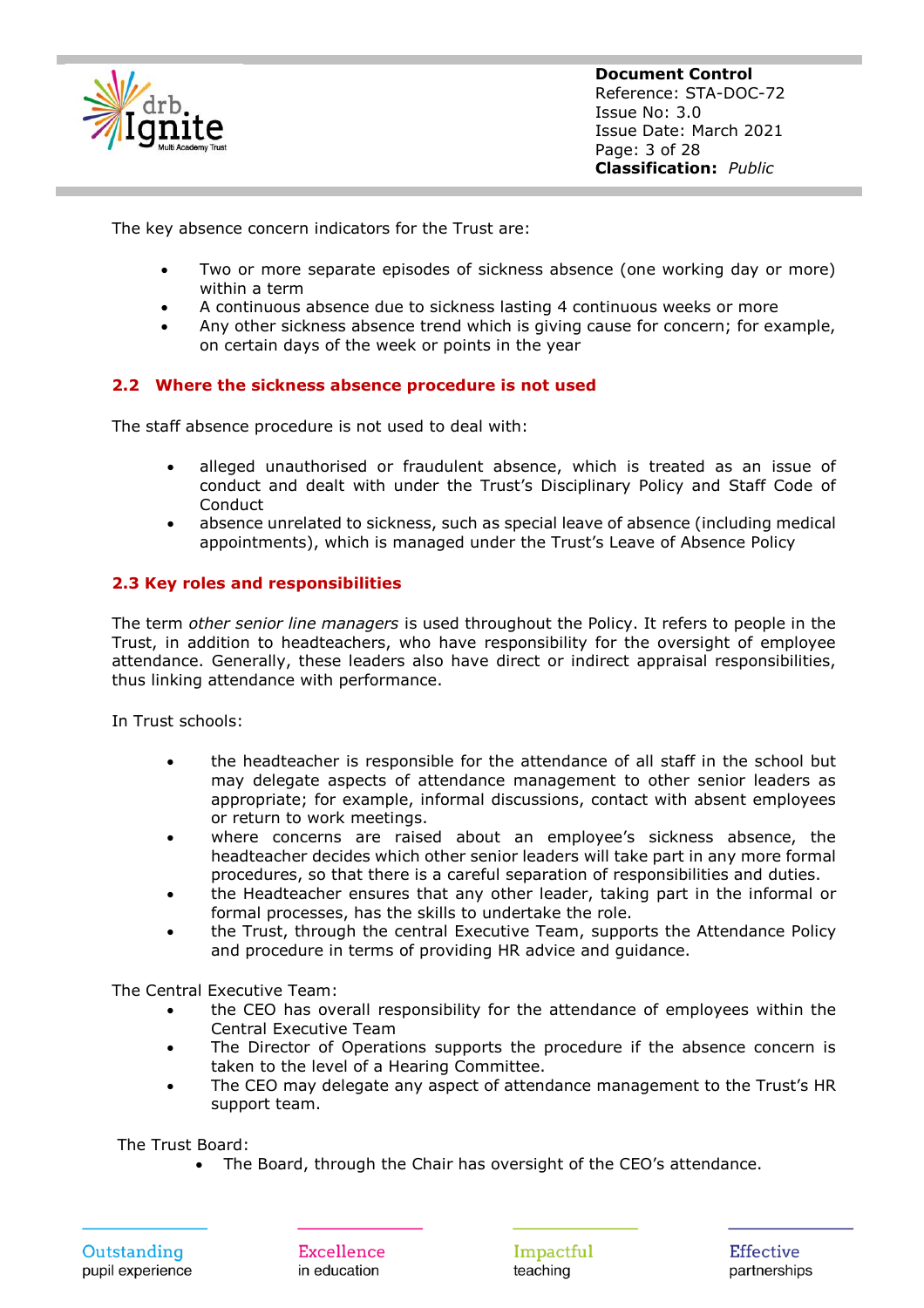

**Document Control** Reference: STA-DOC-72 Issue No: 3.0 Issue Date: March 2021 Page: 4 of 28 **Classification:** *Public*

• The Trust Board use the Trust Improvement Board (TIB) to monitor and oversee staff absence rates across Trust schools

### <span id="page-4-0"></span>**3. AIMS, OBJECTIVES AND PRINCIPLES OF THE POLICY**

#### <span id="page-4-1"></span>**3.1 Overall aims**

- To maximise employee attendance
- To manage employee sickness absence effectively, fairly and consistently
- To promote good employee physical and mental health and well-being

#### <span id="page-4-2"></span>**3.2 Objectives**

- To encourage all employees to attend work regularly
- To assist headteachers and other senior line managers to reduce levels of employee sickness absence in a fair and consistent way
- To balance the need for high quality education services for pupils with the interests and rights of individual employees
- To assist employees in recognising the significant financial and educational impact of absence
- To monitor the financial and educational impact of employee absence across Trust schools
- To provide a framework for addressing employee sickness absence, recognising that individual circumstances may require a bespoke response

#### <span id="page-4-3"></span>**3.3 Principles**

The Trust:

- is committed to the health, safety and welfare of all employees and will fulfil its obligations under all statutory legislation
- undertakes to treat each employee's case on an individual basis within this overall Policy framework
- provides headteachers and other senior line managers with HR information, support and guidance
- guides headteachers, other senior line managers and employees in terms of appropriate risk assessments to minimise workplace injuries which could be linked to absence

Each employee:

- has a duty to attend work regularly and punctually
- must demonstrate a commitment to good attendance
- must take reasonable steps to protect her/his own welfare
- is expected to assist in the promotion of a healthy workplace
- is encouraged to involve her/his union representative when concerns are raised about her/his attendance

Headteachers and other senior line managers:

Outstanding pupil experience

Excellence in education

Impactful teaching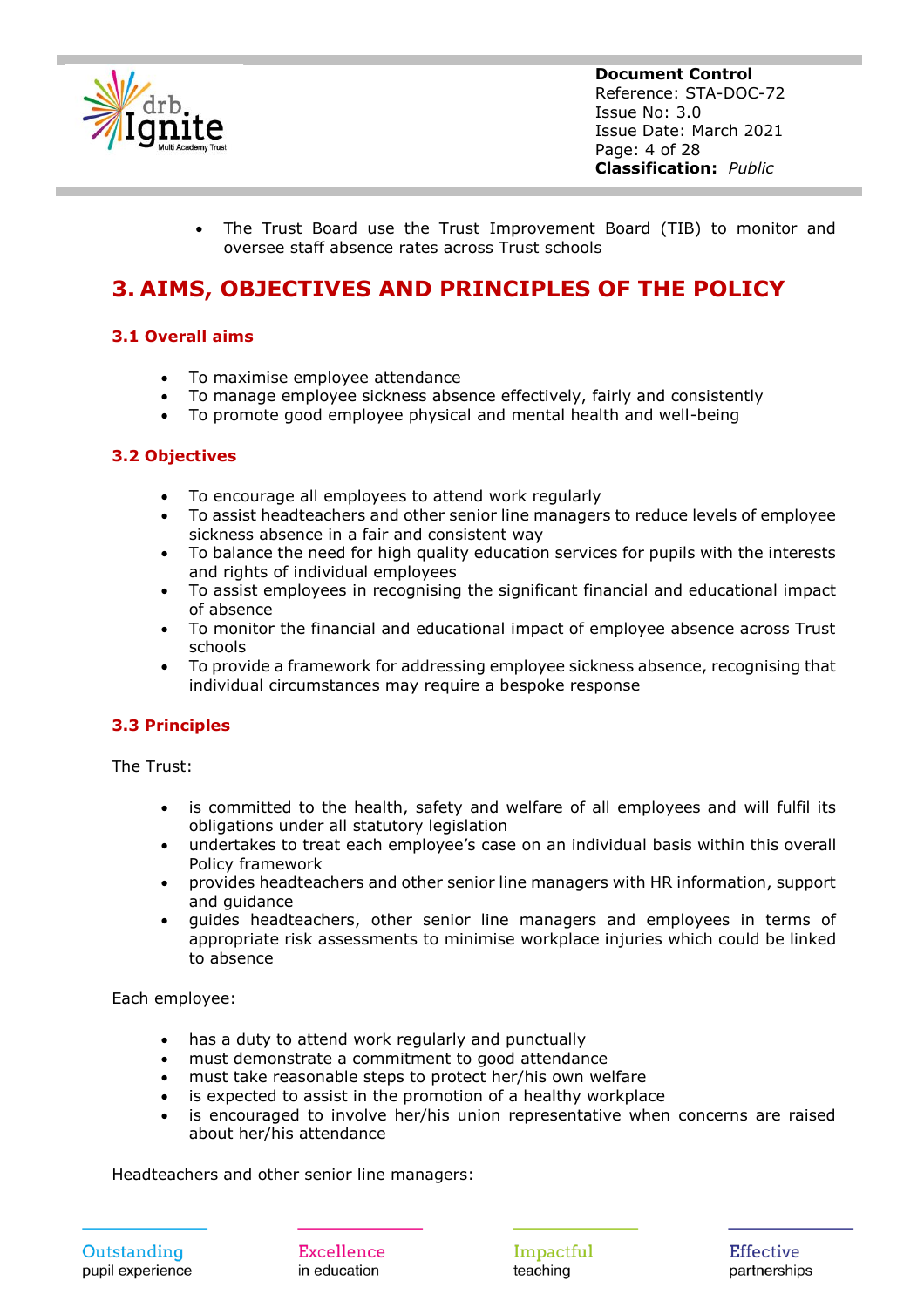

**Document Control** Reference: STA-DOC-72 Issue No: 3.0 Issue Date: March 2021 Page: 5 of 28 **Classification:** *Public*

- have responsibility for supporting the attendance of employees
- may delegate aspects of employee attendance management to other appropriate managers
- use good judgement in order to address an attendance matter with sensitivity and fairness
- have due regard for the interest of both the school (or Trust) and the individual
- have a duty to monitor and report on employee attendance and absence

### <span id="page-5-0"></span>**4. HEALTH AND SAFETY AT WORK**

The Trust recognises its duty as employer under the Health and Safety at Work Act 1974 and its associated regulations to protect the health, safety and welfare of its employees, as far as is reasonably practicable and others involved in its activities.

The Trust ensures appropriate arrangements are in place to ensure that health and safety requirements are met and that headteachers and other senior line managers implement the policy fairly and with the involvement of employees as far as possible, in order to reduce any sickness absence linked to health, safety and well-being.

#### <span id="page-5-1"></span>**Accidents, injuries and assaults**

If an employee considers their illness and/or sickness absence to have been caused by an accident, injury or assault at school or Trust, s/he must explain that when reporting the absence to the headteacher or other senior line manager. The usual reporting arrangements for sickness absence continue to apply and must be adhered to. Additionally, the headteacher or other senior line manager must take immediate action to meet health and safety requirements including reporting and recording the accident or assault by completing an accident form and, if necessary, consulting the central team and occupational health. Necessary and proportionate actions must be taken to prevent or mitigate similar accidents in the future. There are special provisions in national and local sick pay schemes in relation to accident and injury allowances which include special arrangements for medical advice for teachers and support staff.

### <span id="page-5-2"></span>**5. EQUALITIES**

The Equality Act 2010 protects employees from unfavourable treatment relating to a number of protected characteristics including age, disability, race, sex, sexual orientation, pregnancy and maternity, gender reassignment, marriage and civil partnership status. The provisions of the Act are taken into full account when managing sickness absence.

#### <span id="page-5-3"></span>**5.1 Disability-related absence**

An employee who is absent for an extended period may be considered disabled for the purposes of the Equality Act and will be entitled to protection against discriminatory treatment including reasonable adjustments on the part of the school and Trust. If the recommended or requested adjustments are not considered by the school or the Trust to be reasonable, this will be discussed with the employee and an explanation provided. If adjustments cannot be accommodated, alternatives may include other deployment and/or an agreed temporary or permanent reduction in hours. Ultimately a disabled employee can be dismissed due to ill-

Excellence in education

Impactful teaching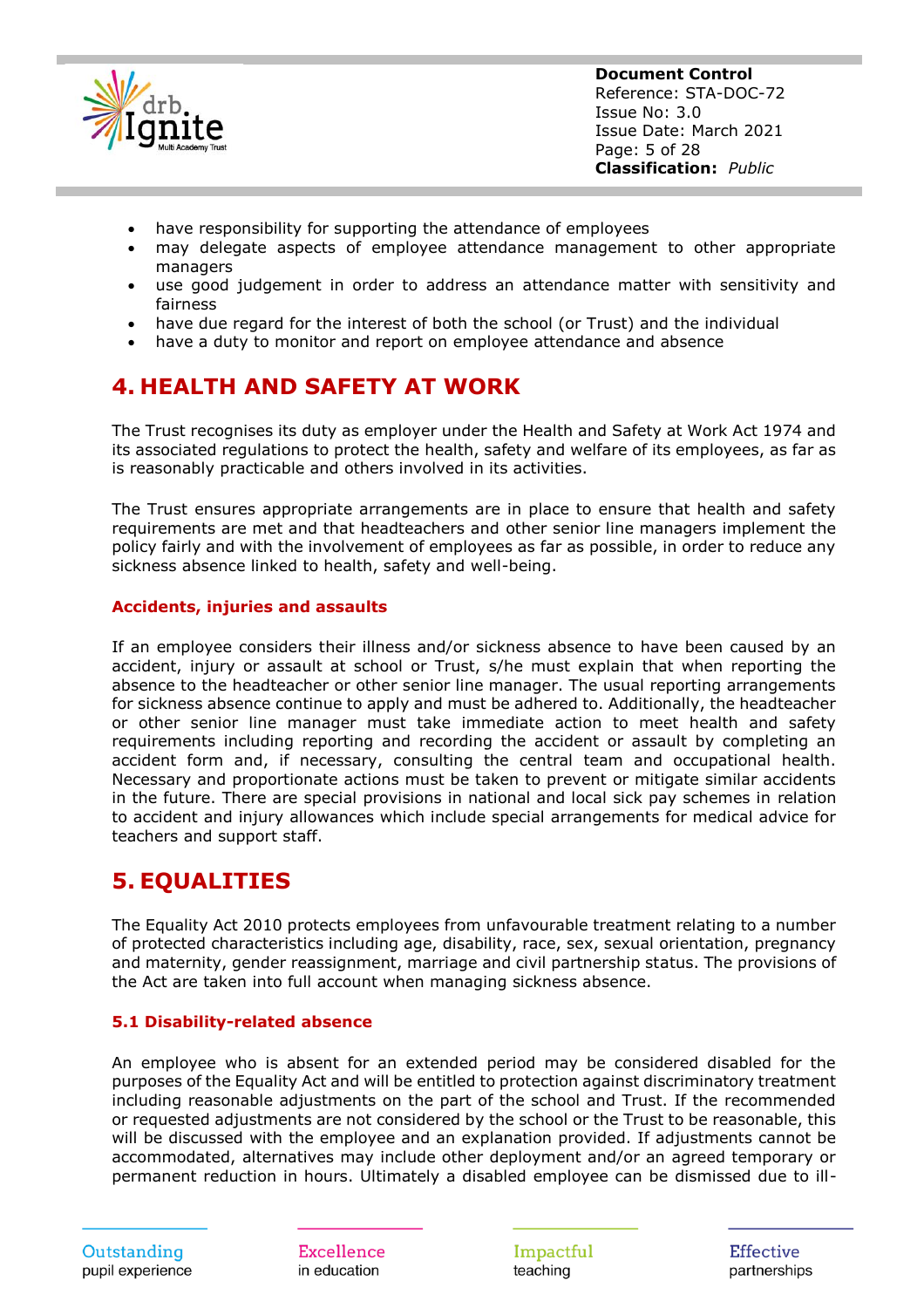

**Document Control** Reference: STA-DOC-72 Issue No: 3.0 Issue Date: March 2021 Page: 6 of 28 **Classification:** *Public*

health capability/unsatisfactory attendance, although the school or Trust must demonstrate that the dismissal is necessary to meet its needs and that reasonable adjustments have been considered and, where possible, implemented. The Trust is not automatically obliged to disregard all disability-related sickness absences in terms of its monitoring and management, providing this can be objectively justified. However, depending on the circumstances, it may be a reasonable adjustment to disregard some disability-related absence. For example, an employee newly diagnosed who is learning how to manage a condition, may have short-term absences disregarded. It is in the interests of both the Trust and the employee, that there is careful recording and monitoring of the reasons for absence and their duration.

#### <span id="page-6-0"></span>**5.2 Pregnancy and maternity related absence**

All pregnancy and maternity-related absence is disregarded when managing and monitoring absence under this procedure, up to and including dismissal. Pregnancy and/or maternityrelated illness is separated from other types of illness and does not count towards an employee's overall attendance record. Sickness absence associated with a miscarriage is treated as pregnancy-related and disregarded for the purposes of the absence procedure. In these cases, the headteacher or other senior line manager meets with the employee to discuss reasons for her absence and her well-being as part of a return to work meeting, to carry out appropriate risk assessment and to enquire about whether reasonable adjustments are necessary.

### <span id="page-6-1"></span>**6. MONITORING AND REPORTING ABSENCE**

Headteachers and senior line managers monitor and address absence issues in a fair and consistent way. Absence trends and areas of concern are collated and reported to the CEO via termly Trust Improvement Board (TIB)reports. The CEO also highlights any broad concerns in reports to the Trust Board or its Committees.

#### <span id="page-6-2"></span>**6.1 Reporting absence procedures in Trust schools**

The headteacher is responsible for establishing clear procedures for an employee to report her/his absence so that:

- the school can continue to run effectively for all pupils
- appropriate cover can be arranged
- an employee can meet the requirements of her/his sickness pay scheme
- absence data is accurate
- there is compliance with health and safety legislation (if absence relates to an accident in the workplace)

The absence procedure is the same for all employees at every level across the Trust. The expectation for an employee to report her/his sickness absence and to provide appropriate self-certification and/or medical certification is a requirement of national and local sick pay schemes. Consideration may need to be given to unforeseen personal circumstances which prevent an employee from complying with this requirement. The Trust takes a reasonable and considerate approach at all times.

Excellence in education

Impactful teaching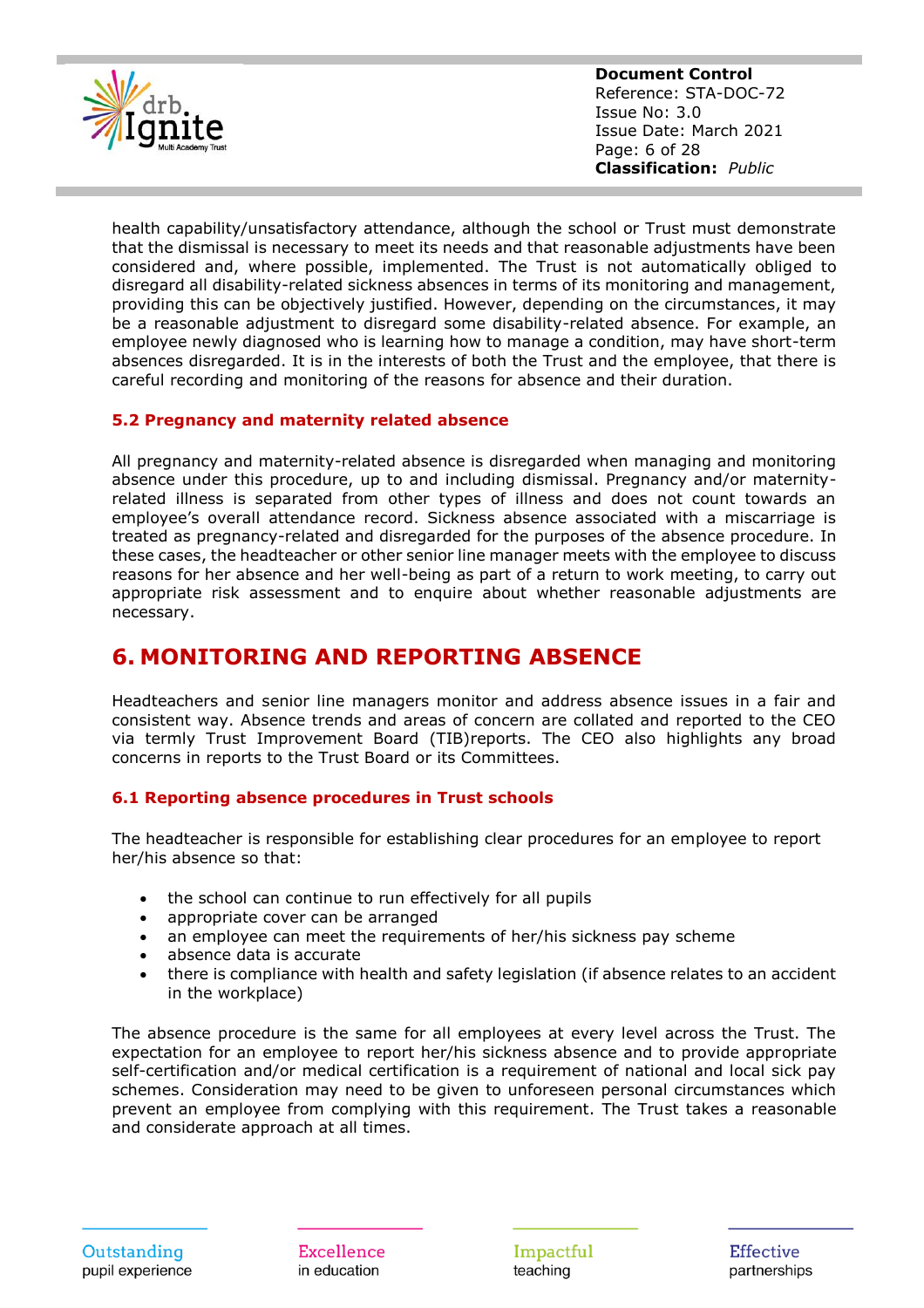

**Document Control** Reference: STA-DOC-72 Issue No: 3.0 Issue Date: March 2021 Page: 7 of 28 **Classification:** *Public*

#### <span id="page-7-0"></span>**6.2 The Procedure**

- An employee working in a Trust school should report her/his absence to the headteacher or other senior leader to whom the responsibility has been delegated.
- An employee working elsewhere in the Trust (eg within the central Executive) should report her/his absence to their direct line manager or the CEO.
- A headteacher should report her/his absence to the Executive Director of School Improvement or the Trust Office Manager
- The CEO should report his absence to the Chair of the Board and Executive Directors.

The procedure should be made clear in the school staff handbook (or similar appropriate guidance) and should include:

- on the first day of absence to whom it should be reported and by what time; the reason for the absence and its likely duration; the actual date the employee became unwell; clarification of call back arrangements
- the expectation that the employee reports personally although, in exceptional circumstances if the employee is not well enough to make contact, a close friend or relative may give the message; however, the appropriate information must be provided including the date that the employee became ill. This point is important because it can affect sick pay entitlement and statutory sick pay.
- the submission of a self-certificate for absences lasting between 4 and 7 calendar days and, at the latest, by day 7 of absence
- the requirements for repeating the notification which should normally be by day 4 of absence, unless the initial notification made is clear that the absence will be longer
- the expectation that a daily contact is maintained by the employee until a selfcertificate or doctor's certificate is received
- the submission of a doctor's certificate (Fit Note) if the absence lasts beyond 7 calendar days
- the submission of consecutive doctors' certificates to cover all Bank Holidays, school closure periods, etc., including for part-time employees
- the requirement to ensure that certificates for absence are submitted in a timely way and no later than 3 days after the expiry of the previous note

The failure of an employee to notify their absence may be subject to disciplinary action for unauthorised absence.

The headteacher and/or other senior line manager ensures there is a suitable system for recording employee absence in the school and/or at central Executive level. All sickness information is treated with confidentiality and managed in accordance with legislation, such as data protection and GDPR.

Self-certificates and fit notes are considered to be personal records and, as such, the school and the Trust are responsible for managing the information in line with GDPR requirements. The headteacher or other senior line manager is considered to be the *data controller* for retaining records securely and in accordance with data protection legislation/GDPR. Nondigital absence or other personal records are kept in a secure lockable cabinet for confidentiality with access only by named personnel. If records are stored electronically, the same level of security is in place. The headteacher or senior line manager is also responsible for ensuring that the necessary information about an employee's sickness absence is kept

Excellence in education

Impactful teaching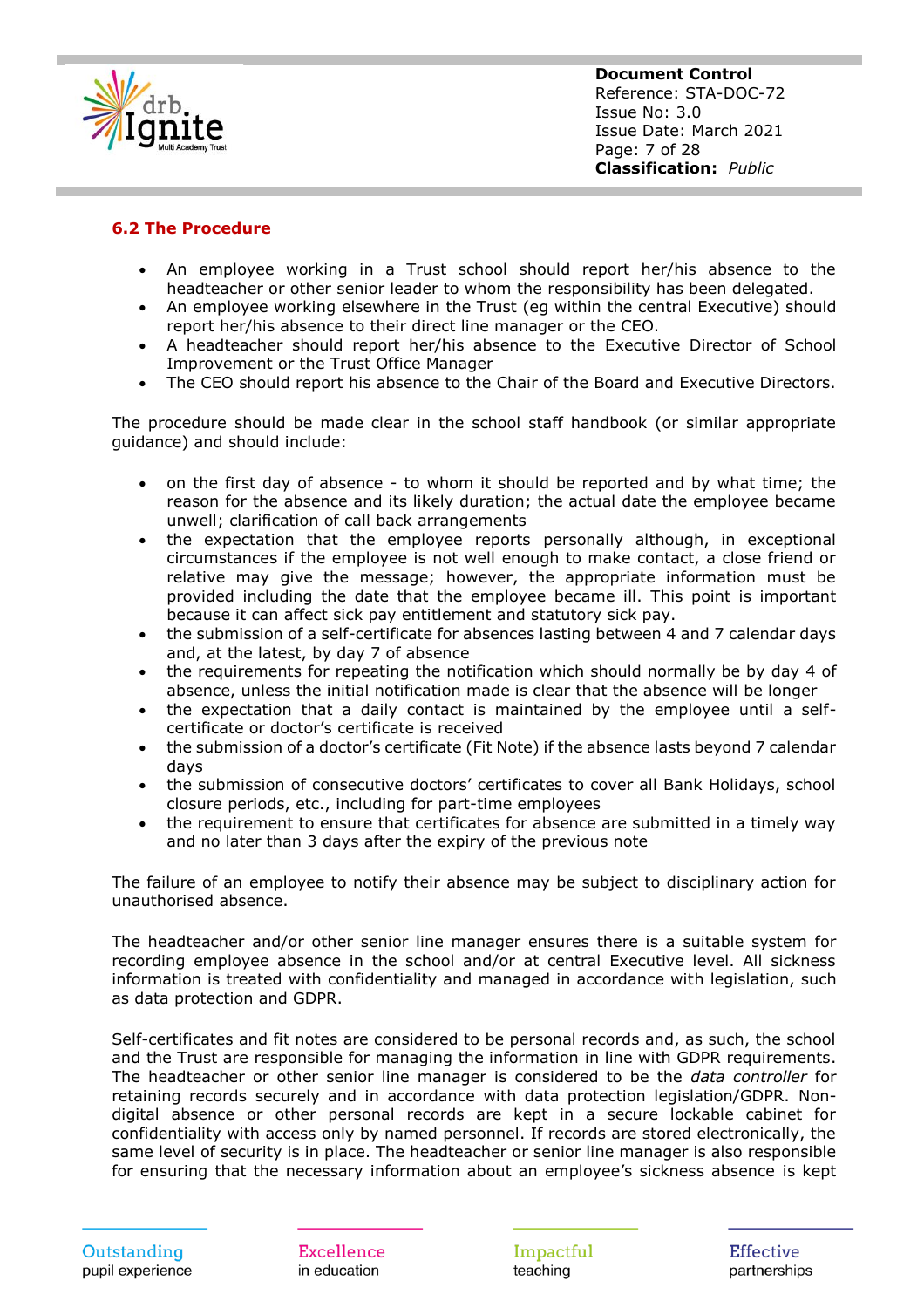

**Document Control** Reference: STA-DOC-72 Issue No: 3.0 Issue Date: March 2021 Page: 8 of 28 **Classification:** *Public*

up-to-date in order to ensure that the employee receives the correct sick pay entitlement, in accordance with the relevant sick pay schemes.

#### <span id="page-8-0"></span>**6.3 Fit notes**

A fit note is the Statement of Fitness for Work which has been issued by a General Practitioner (GP) and relates to the expectation that the illness and recovery will last more than 7 calendar days.

A copy of a fit note must be submitted by the employee if the illness lasts more than 7 calendar days and must cover sickness during holiday periods as well as during term time. The employee should retain the original for the purpose of claiming benefits or for other purposes.

The GP has two options on the fit notes - to recommend that:

- the employee is not fit for work or
- the employee may be fit for work subject to certain adjustments

These adjustments might include:

- a phased return to work
- altered hours
- amended duties
- workplace adaptions

The employee does not need to be signed back to work and there is no option on the fit note to do so. If the GP feels that the employee is fit for work, a fit note will not be issued. Additionally, the employee can come back to work before her/his fit note expires without returning to the GP beforehand.

If the fit note recommends that an employee is not fit for work, this is treated as evidence for contractual sick pay. The headteacher or other senior line manager ensures that the expiry date of the fit note is recorded and keeps in touch with the employee during the absence so that there is awareness of a likely return date.

If the fit note recommends that the employee may be fit to return to work subject to certain adjustments, the employee should contact the headteacher or other senior line manager to discuss the GP's recommendations before returning to work, The Trust will meet a request from the employee who wishes for a trade union representative or other workplace colleague to be present at these discussions. After these discussions and careful consideration by the headteacher or other senior line manager, a decision will be made as to whether the recommendations are feasible and reasonable for the school or the Trust to implement, having regard to the requirements of the Equality Act 2010. If the school or the Trust is unable to agree to the recommendations, it should treat the fit note as if it says the employee is not fit for work and s/he will remain on sick leave.

Excellence in education

Impactful teaching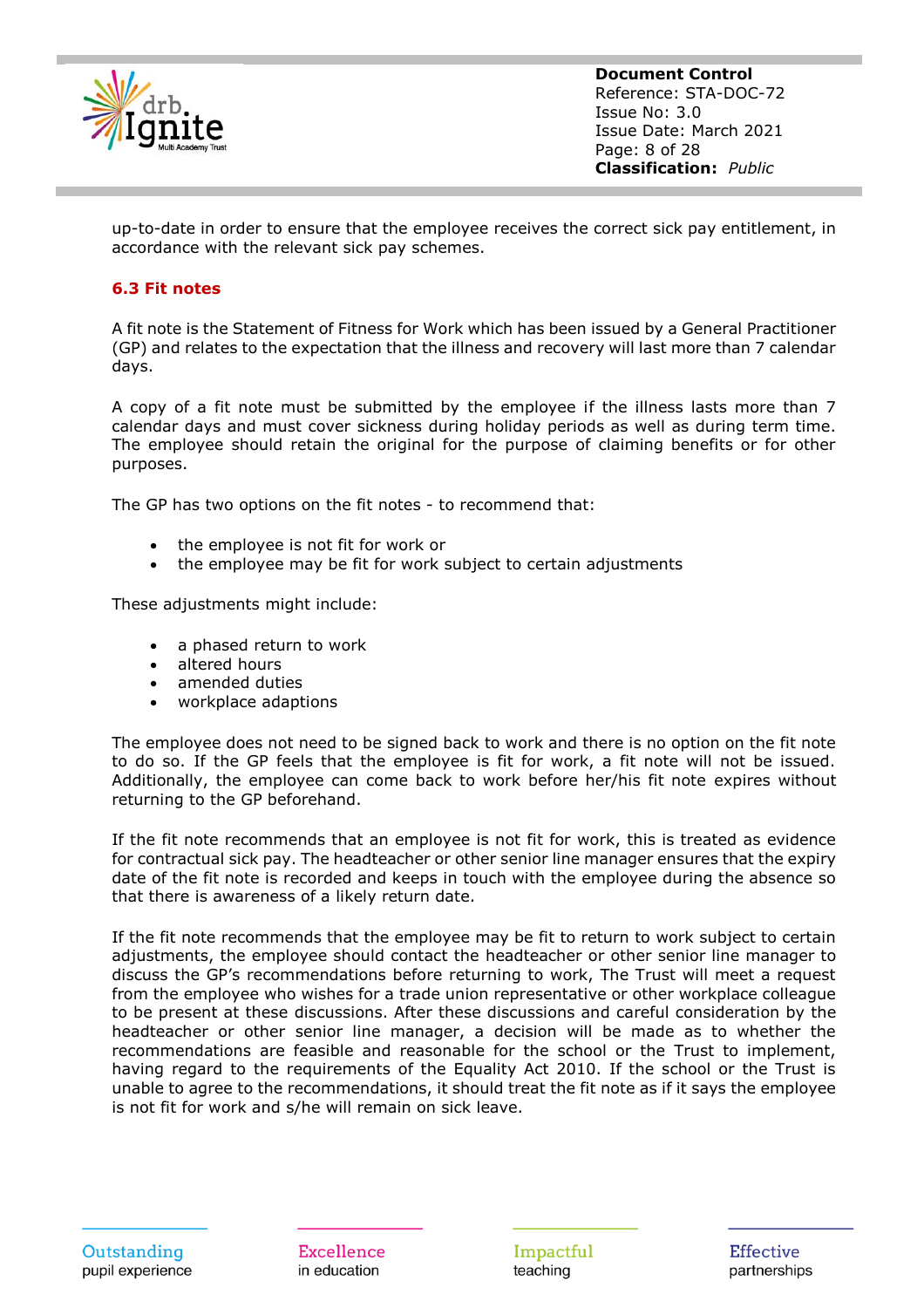

**Document Control** Reference: STA-DOC-72 Issue No: 3.0 Issue Date: March 2021 Page: 9 of 28 **Classification:** *Public*

#### <span id="page-9-0"></span>**6.4 Contact with absent employees**

There is a shared responsibility between management and employees to maintain reasonable contact during periods of sickness absence. If a sick employee fails to contact the school or the Trust during a period of sickness absence, it is reasonable for the headteacher or other senior line manager to initiate communication as part of her/his duty of care and in order to reduce any sense of isolation on the part of the employee. It will also provide the opportunity to:

- discuss the employee's welfare and offer appropriate support e.g. occupational health referral, risk assessments
- ascertain the likely date of return so that cover can be arranged
- agree the method and frequency of on-going contact
- provide key work updates as appropriate and necessary

Any contact arrangements must be sensitive to the employee's needs and circumstances. In the case of serious and/or terminal illnesses, it may be appropriate for contact to be made via a trade union, workplace colleague, relative or friend rather than direct contact from the headteacher or other senior line manager.

It is not assumed that an employee who is suffering from a serious or terminal illness or whose sickness is described by the GP as stress or depression, is incapable of discussing her/his condition with a manager or with occupational health. A referral to occupational health may be necessary if the employee and the GP are stating that s/he is unfit to attend a meeting.

In order to ensure consistency for all employees, the Chair of the Board also ensures that the Trust has the appropriate arrangements for reporting and managing the absence of the CEO, including maintaining reasonable contact.

#### <span id="page-9-1"></span>**6.5 Absence related to stress or mental health**

It is part of the duty of care for employees by the Trust, headteachers and other senior line managers, that an endeavour to maintain reasonable contact with employees who are absent through stress or mental health issues should be made. If it becomes clear that an employee who is suffering from work-related stress, perceives a particular manager to be the cause of that stress, the Trust recommends that an alternative suitable manager be allocated to be the main point of contact during the period of sickness absence. This may reduce the risk of further stress to the employee. The Trust will meet the request from the employee if they wish the contact to be made through a trade union representative.

Under health and safety legislation, the headteacher or other senior line manager has a duty to assess the risk of stress-related ill-health arising from work activities and to take measures to control that risk through appropriate risk assessments. It is therefore crucial that the cause of the stress-related absence is clarified as work-related or personal. Other early intervention strategies may be advisable through dialogue with the employee, such as:

- referral to occupational health
- referral to counselling providers
- agreed temporary or permanent reduction in working hours

Excellence in education

Impactful teaching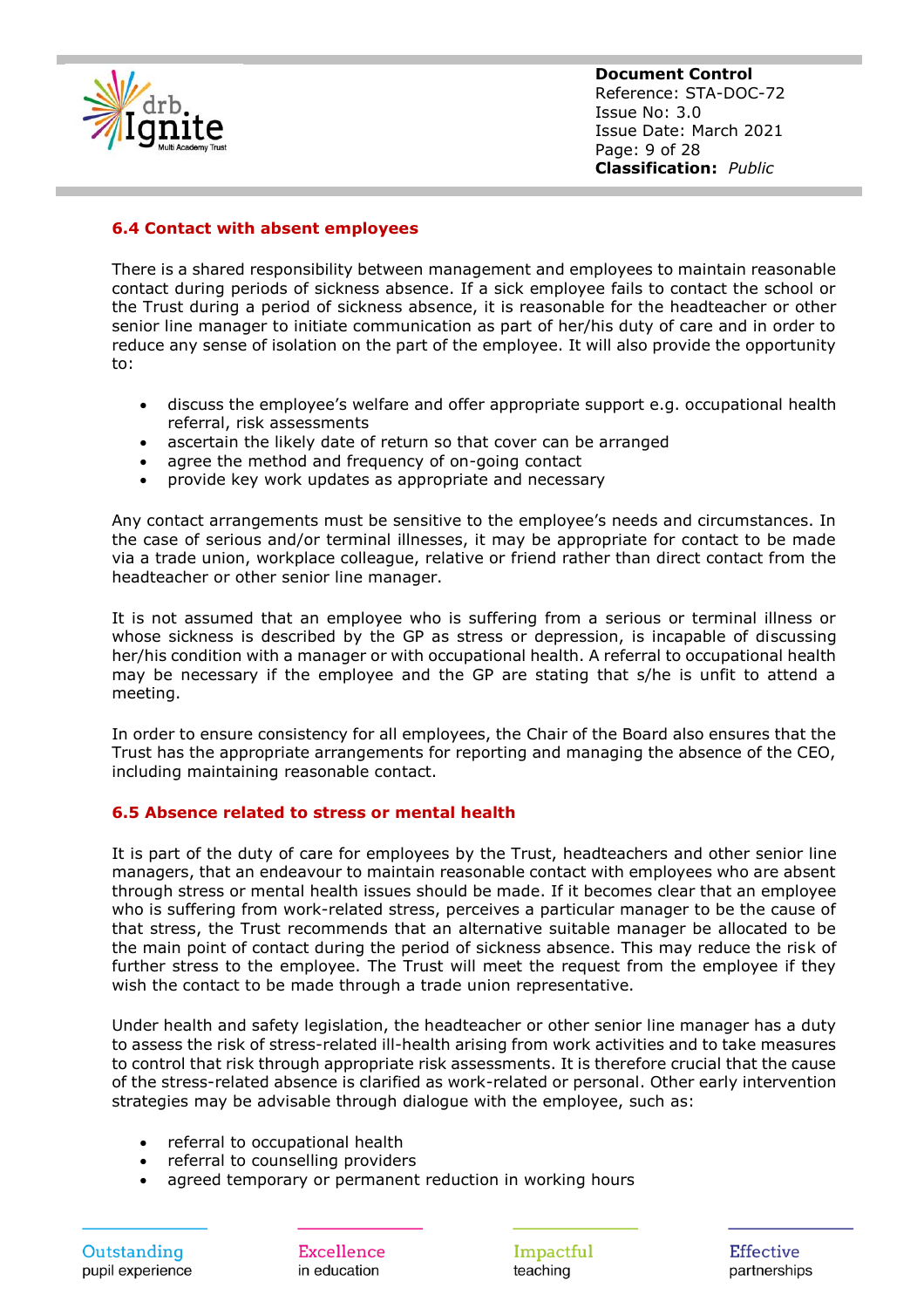

**Document Control** Reference: STA-DOC-72 Issue No: 3.0 Issue Date: March 2021 Page: 10 of 28 **Classification:** *Public*

- additional support and/or training
- temporary or permanent reallocation of duties

#### <span id="page-10-0"></span>**6.6 Occupational health referrals**

Referrals to occupational health are appropriate for a variety of reasons but their main purpose is to:

- provide the Trust and schools with expert medical advice about how the employee's health is impacting on their ability to perform their duties
- support relevant pension schemes with requests for ill-health retirement
- comply with the requirements of relevant sick pay schemes in cases of absence due to accidents at work

An occupational health referral can be made at any stage of the absence process. An early referral is recommended for musculoskeletal disorders and some mental health and stress issues because prolonged absence in these circumstances has been shown to reduce the potential of the employee successfully returning to the workplace.

The employee's consent to the referral should be obtained through the signing of an occupational health referral form. The headteacher or other senior line manager should stress to the employee the reasons for obtaining impartial advice from occupational health. If the employee refuses to attend, s/he is advised that any subsequent management action may be less beneficial to her/him, as any decisions taken will be limited to other medical advice or sources which may not relate to the employee's particular job or their potential fitness to return to work.

Under the conditions of service for teachers (Burgundy Book), a teacher who has prolonged or frequent absence levels due to sickness, is not entitled to be paid sick pay unless at the Trust's request, s/he attends an examination by an approved medical practitioner (such as an occupational health provider). Similarly, support staff (Green Book) are required to attend a medical examination with an approved practitioner at any time.

The usefulness of the report provided by occupational health will depend greatly on the factual information provided by the school or the Trust and the specific questions on which it seeks advice. The occupational health report will usually provide a description and advice on the underlying health issues; if and when the employee is likely to return to work; and whether any adjustments can be made to support that return. Advice and support from Trust HR or the Trust's solicitors are always sought if the termination of employment is a possibility.

The school or Trust covers the fees for the occupational health referral and report.

#### <span id="page-10-1"></span>**6.7 Return to work meetings**

A return to work meeting is carried out after every period of absence, regardless of the duration. This includes absences related to pregnancy, maternity, disability, injury/accident at work or hospitalisation.

Excellence in education

Impactful teaching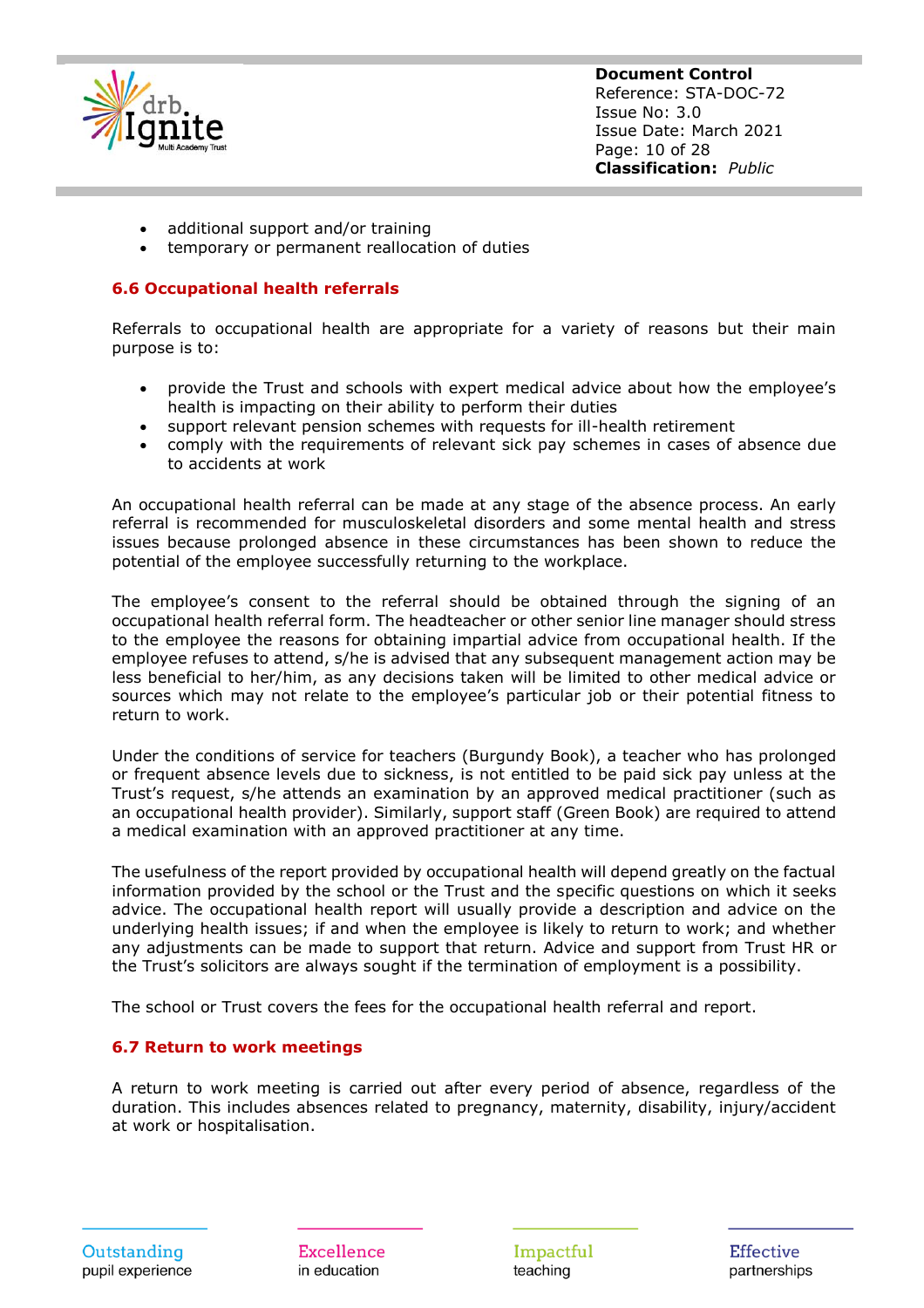

- When an employee is returning after a long period of absence or when other reasonable adjustments are under consideration (such as phased returns), the return to work meeting must take place before the return to work.
- For short periods of absence this amounts to a brief informal discussion on the employee's return.
- The headteacher or other senior line manager will lead the return to work meetings or delegate them to appropriate managers, so that there are clear differences identified between employees whose short-term absences are infrequent and frequent; those who have had a long-term absence; and those who have a combination of the two
- Where the sickness absence has been short but a pattern of regularity has been noted, the return to work meeting is led by the headteacher or senior line manager.
- If one of the absence indicators has been met at paragraph 2.1, the headteacher or senior line manager may combine the return to work meeting with an informal discussion about attendance.

The purpose of the return to work meeting is to:

- welcome the employee back and discuss their fitness to return to work
- clarify the reason(s) for the absence
- ensure that all relevant paperwork is complete (usually self-certificate or fit note)
- discuss any appropriate support or adjustments
- complete any appropriate risk assessment
- provide an update on work matters

Where the return to work meeting is combined with an informal discussion about attendance, there may be further points raised. For example:

- previous absences (including, for example, any concerns about patterns of attendance over the previous 6 months)
- interventions aimed at improving attendance and avoiding formal action
- an up-t0-date record of the employee's sickness absence should be shared with him/her prior to the meeting

The Trust will meet a request from the employee who wishes to be accompanied by a trade union representative or workplace colleague.

All return to work meetings are held in a confidential manner. For short-term absence, the meetings and notes are brief. In the case of longer absences, frequent short-term absences or other patterns causing concern, a longer discussion takes place with more detailed notes. All notes are shared with the employee and a copy is placed in her/his personal file.

#### <span id="page-11-0"></span>**6.8 Working from home**

Although there may be exceptional occasions when a headteacher or senior line manager grants permission to a member of staff to work from home, this is not the case when an employee is off sick - sickness implies not able to work. There may be extremely rare cases where this can apply but these must take account of medical advice and must be formally agreed by the Trust (CEO).

Excellence in education

Impactful teaching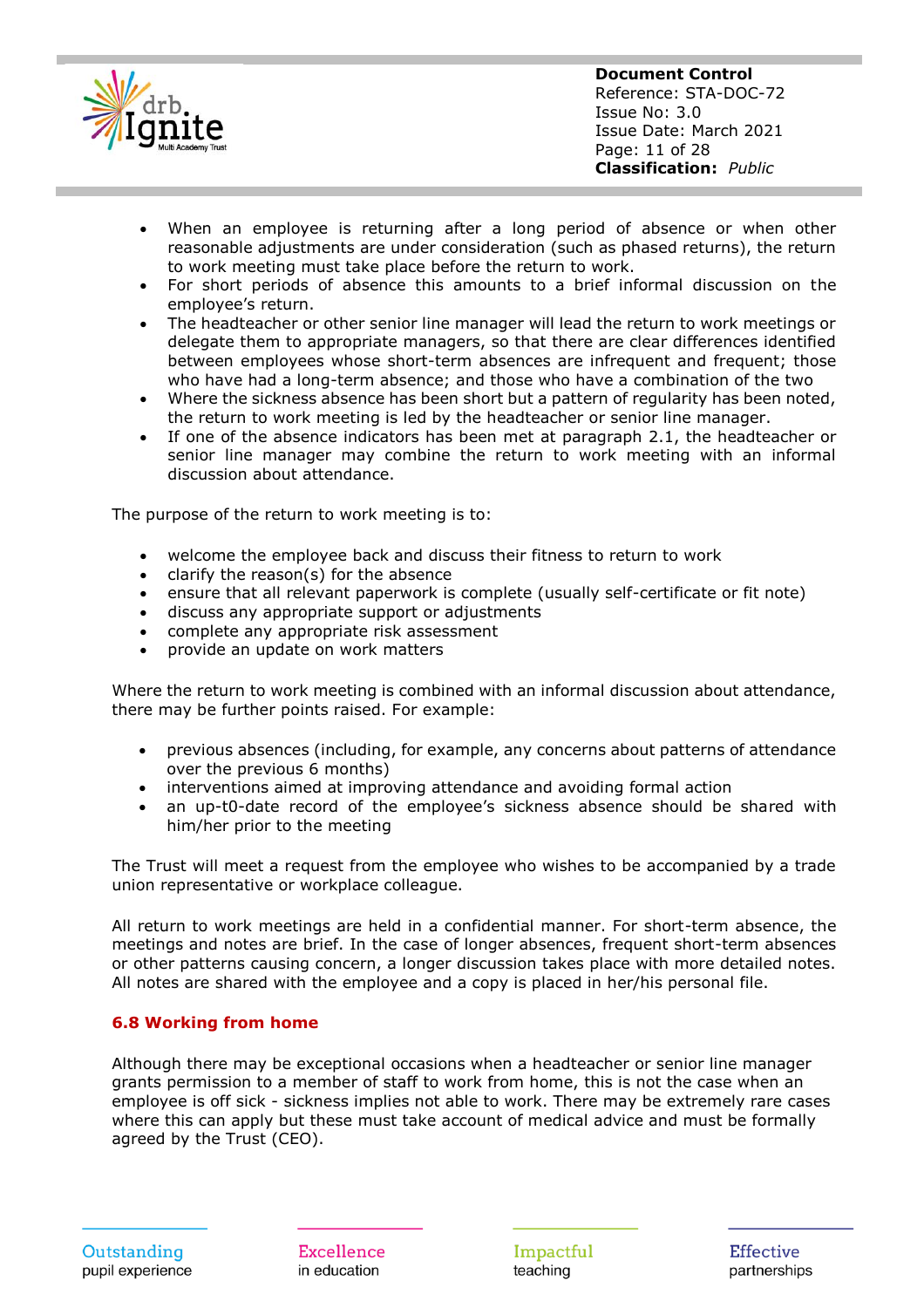

**Document Control** Reference: STA-DOC-72 Issue No: 3.0 Issue Date: March 2021 Page: 12 of 28 **Classification:** *Public*

#### <span id="page-12-0"></span>**6.9 Phased return to work**

A phased return to work on full pay may be appropriate, depending on the nature of the employee's illness and the length of absence. Such an arrangement should be considered and discussed with the employee before s/he returns to work and advice sought from occupational health where appropriate.

The Trust does not expect that every case will require a phased return. The rationale for the phased return must be clear.

If the employee returns to work having fully recovered after a long period of absence, it may be reasonable for either party to propose a short period of adjustment through a phased return to work, allowing the employee to gradually build up her/his hours of work, responsibilities and duties.

The Trust will normally agree to a phased return of no more than 5 working weeks, although some returns could be considerably less. In rare circumstances and on a case by case basis, taking into consideration any other advice, the Headteacher or senior line manager can agree to extend the period.

A GP may advise than an employee whilst not fully fit, may be fit for some duties. During the first 6 months of an employee's sickness absence, a GP can recommend in a fit note that the employee may be fit to work if certain adjustments are made before the employee returns to work, including a phased return of up to 3 months. This provision may help the employee to return to work sooner than might have been expected. Occupational health can also make recommendations about the type and duration of the phased return.

If the school or the Trust is not able to accommodate the proposals made by a GP or occupational health about a phased return to work, it may be necessary to treat the fit note as if it says that the employee is not fit for work (meaning that the employee stays on sick leave until they have fully recovered) or to agree a mutually agreed and convenient alternative such as a temporary reduction in hours.

A record of discussions with the employee about either type of phased return should be retained in the employee's personal file with a copy to the employee. The Trust will meet a request from the employee who wishes to be accompanied to the meeting by a trade union representative or workplace colleague.

The employee does not have an automatic right to a phased return and should not assume that a request will be granted. It is the Trust's decision on a case by case basis, guided by medical advice. All phased returns have financial or educational impact but the Trust also recognises that it is better for the employee to be at work rather than taking sickness absence.

#### <span id="page-12-1"></span>**6.10 Absence concern indicators**

The key absence concern indicators for the Trust are:

- Two or more separate episodes of sickness absence (one working day or more) within a term
- A continuous absence due to sickness lasting 4 continuous weeks or more

Excellence in education

Impactful teaching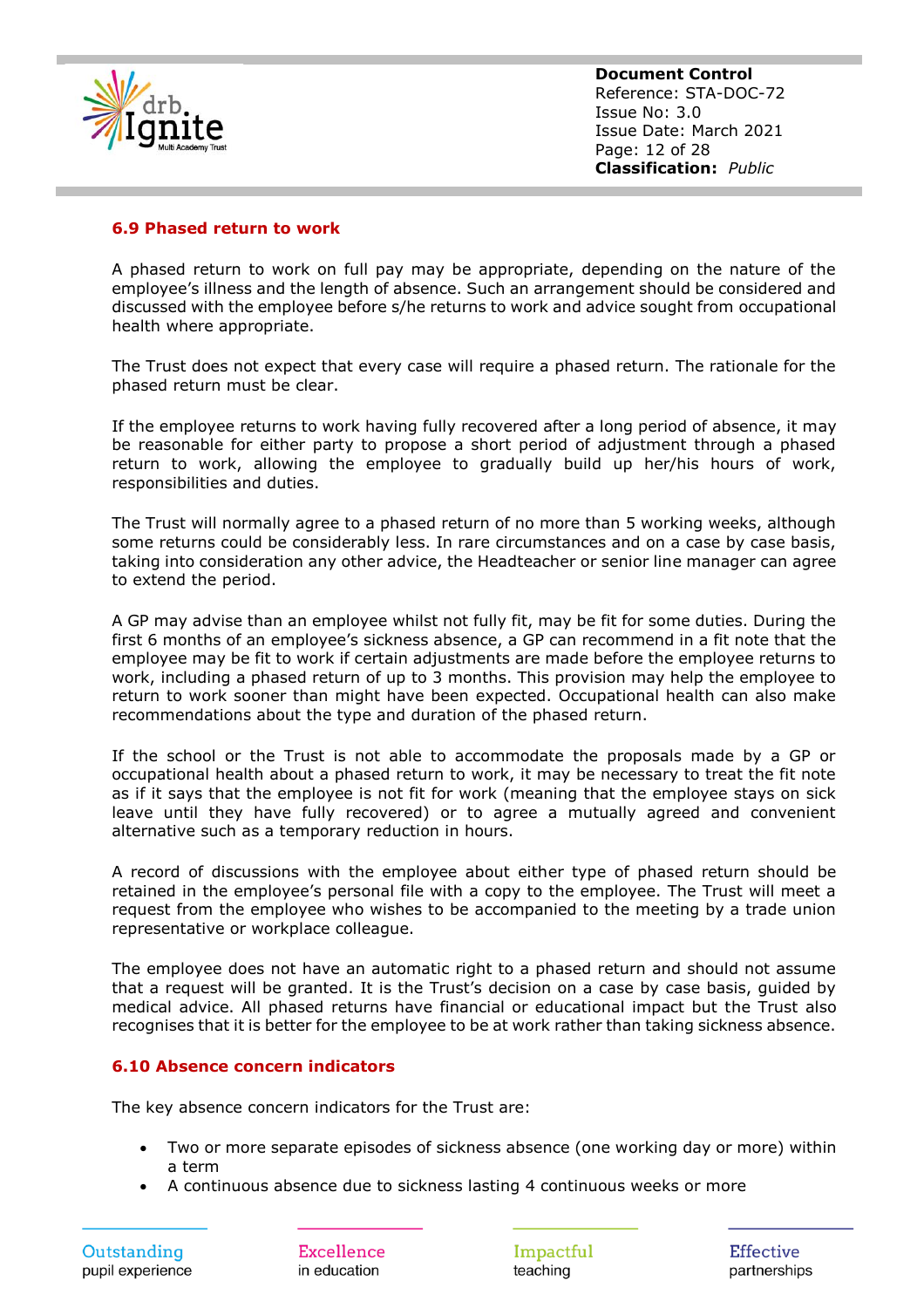

**Document Control** Reference: STA-DOC-72 Issue No: 3.0 Issue Date: March 2021 Page: 13 of 28 **Classification:** *Public*

• Any other sickness absence trend which is giving cause for concern; for example, on certain days of the week or points in the year

Absence indicators can help to manage attendance by:

- alerting the school or the Trust and the employee to the frequency and regularity of sickness absence
- encouraging early dialogue with the employee in order to establish expectations and improve attendance
- helping the school or the Trust to identify possible trends so that preventative measures can be put in place
- assisting the school and the Trust in identifying the financial and educational impact of staff sickness absence

While each case is considered individually and may not result in formal action, the absence concern indicators will prompt a review of an employee's absence and an informal discussion. Where possible, the Trust encourages the headteacher or other senior line manager to hold informal discussions and support to an employee before the absence indicators have been reached.

#### <span id="page-13-0"></span>**6.11 Ill health retirement**

As far as possible the Trust will consider an employee's eligibility for ill-health retirement before consideration is given to dismissal for lack of capability due to ill-health.

The assessment of eligibility for ill-health retirement follows national and local guidance, both of which require external medical verification.

Support staff who are granted ill-health retirement under the Local Government Pension scheme need to be dismissed in order to access their benefits. This is not a requirement for teachers who just need to agree an end date with the school or Trust once ill-health retirement has been granted and the pension has been awarded.

### <span id="page-13-1"></span>**7. CONCERNS**

Where concerns are raised about an employee's sickness absence, and after pursuing the processes outlined in this Policy, the school or Trust may need to move towards more formal procedures. These form the basis of an accompanying document to this policy known as *Staff Attendance Procedures Appendix A*

**Excellence** in education

Impactful teaching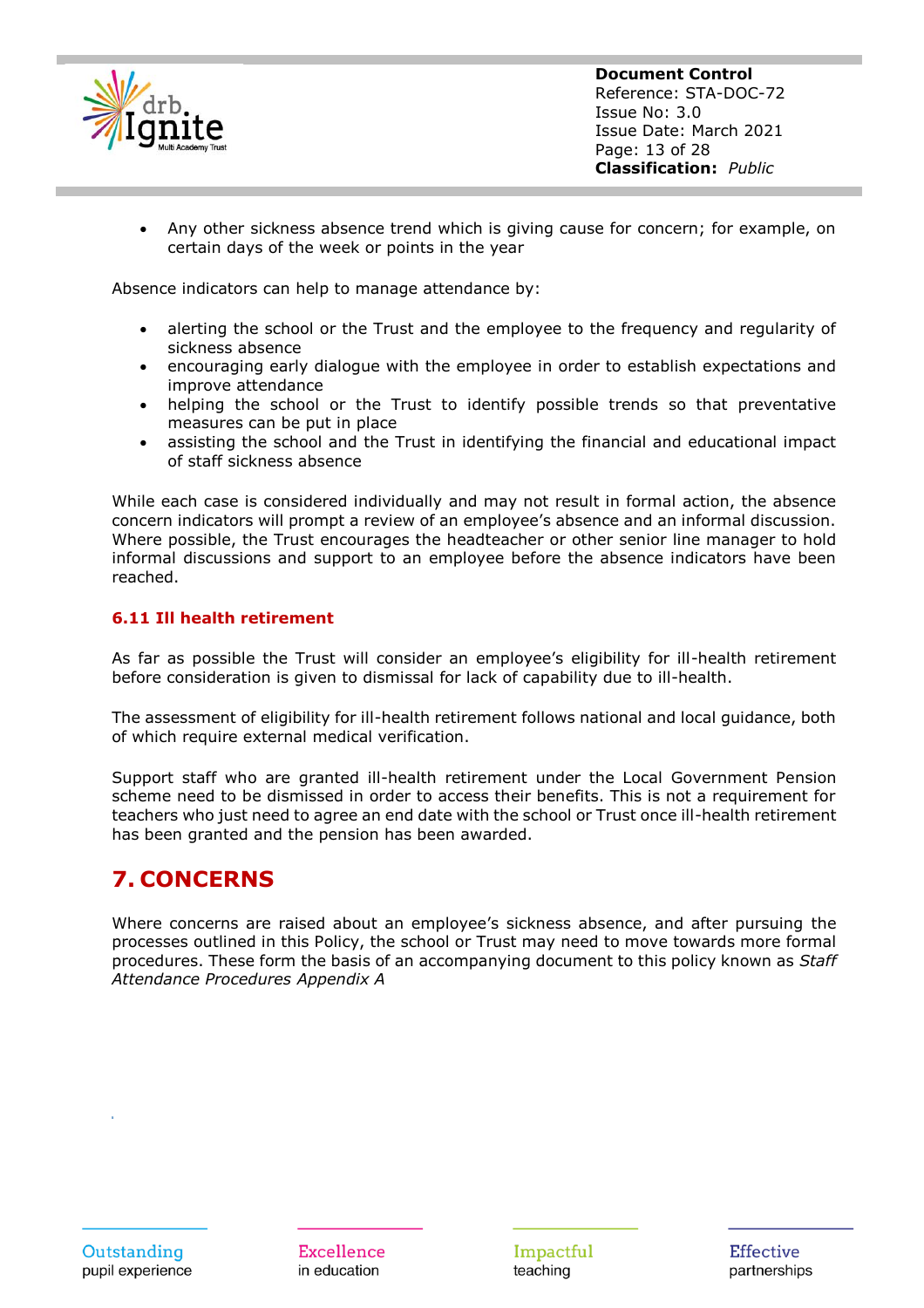

**Document Control** Reference: STA-DOC-72 Issue No: 3.0 Issue Date: March 2021 Page: 14 of 28 **Classification:** *Public*

### **APPENDIX A**

### **STAFF ATTENDANCE PROCEDURES**

#### **LIST OF CONTENTS**

- **1. PROCEDURE FOR THE MANAGEMENT OF SHORT-TERM SICKNESS ABSENCE** 
	- **Leadership of meetings**
	- **Informal discussions**
	- **First formal attendance meeting**
	- **Outcome of the first formal attendance meeting**
	- **Second formal attendance meeting**
	- **Decision meeting**

#### **2. PROCEDURE FOR THE MANAGEMENT OF LONG-TERM SICKNESS ABSENCE**

- **Leadership of meetings – Informal discussions**
	- **First formal attendance meeting**
- **Outcome of the first formal attendance meeting**
- **Decision meeting**
- **Managing combination of frequent short term and long term absence**
- **3. TRUST HEARING COMMITTEE** 
	- **General principles** 
		- **Preparation**
	- **Presentations**
	- **Decision**
	- **New attendance concerns following the Hearing Committee**
- **4. APPEALS** 
	- **Rights and purpose**
	- **Organisation**
	- **Decision**
- **5. OTHER MATTERS RELATING TO ATTENDANCE**
	- **Health concerns unrelated to absence**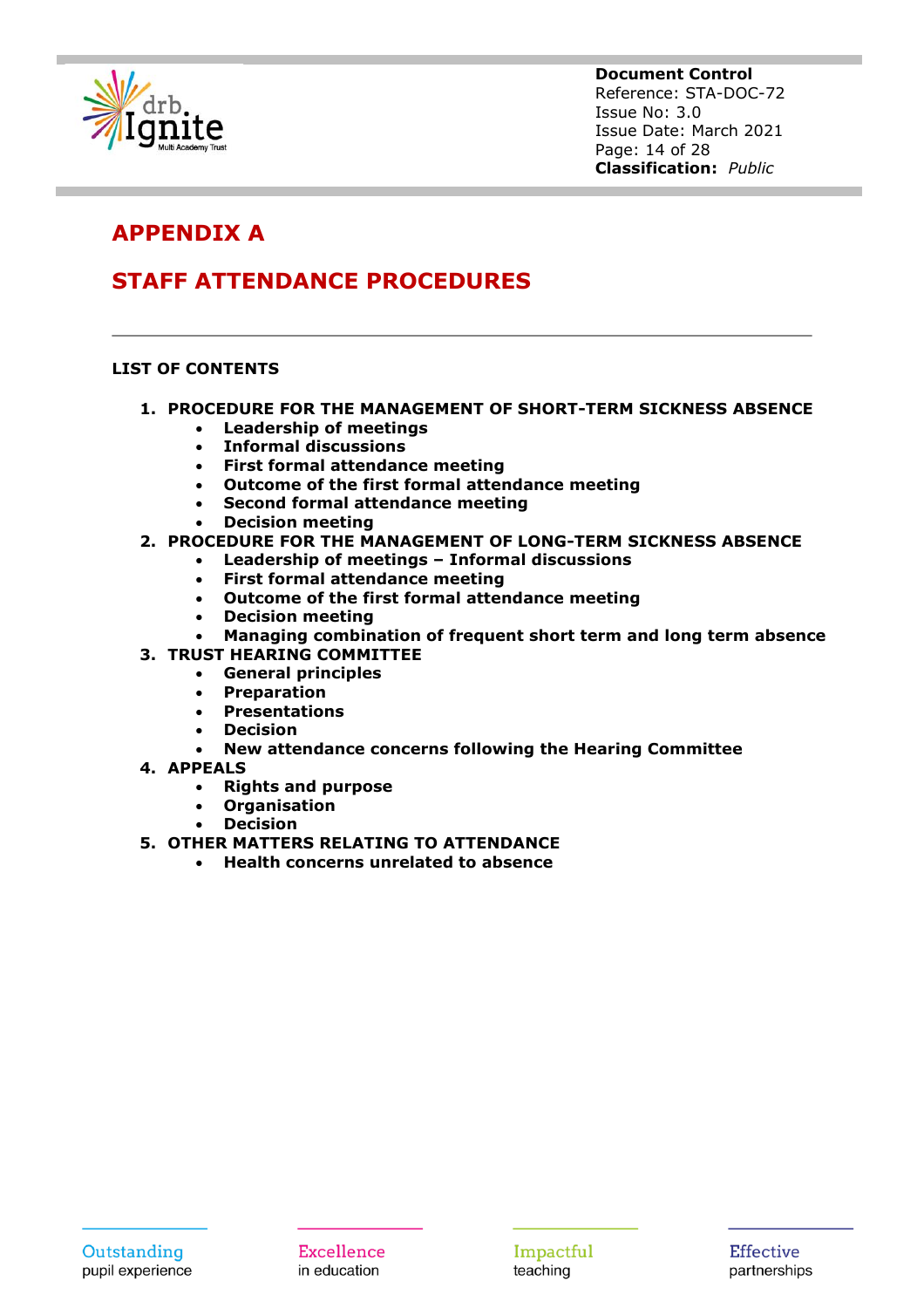

**Document Control** Reference: STA-DOC-72 Issue No: 3.0 Issue Date: March 2021 Page: 15 of 28 **Classification:** *Public*

#### **1.PROCEDURE FOR THE MANAGEMENT OF FREQUENT SHORT-TERM SICKNESS ABSENCE**

#### **1.1 Leadership of meetings**

The term *other senior line managers* is used throughout the procedure document. It refers to people in the Trust, in addition to headteachers, who have responsibility for the oversight of employee attendance. Generally, these leaders also have direct or indirect appraisal responsibilities, thus linking attendance with performance.

The headteacher or other senior line managers plan carefully for the separation of responsibilities and duties of leaders in key roles throughout formal procedures.

#### **1.2 Informal discussions**

In most cases, early informal discussions with employees about frequent short-term sickness absence (e.g. during return to work meetings) with appropriate support and interventions, will be enough to improve an employee's attendance. If an employee is approaching or has met one of the absence concern indicators, an informal discussion will be held with the headteacher or senior line manager or another appropriate, nominated person. Where an employee's attendance levels remain unsatisfactory, the formal stages may commence.

At an informal discussion about attendance there is no statutory right to representation by a trade union representative or workplace colleague as this is an informal management meeting, held with a view to improving the employee's attendance before any formal process might commence.

In preparation for the discussion the headteacher, other senior line manager or nominated person should obtain and verify the employee's absence records and provide a copy to the employee prior to the meeting. Time off for agreed medical appointments and pregnancy or maternity-related sickness are not counted towards the absence concern indicator but may be discussed. Disability related absence may count towards the absence concern indicator if there is objective justification; for example, where the impact of the absence on teaching and learning cannot be reasonably tolerated. Leave granted under the Trust's Leave of Absence Policy should also not be counted towards the absence concern indicator as this is not sickness-related but it can be discussed so that the employee can see her/his total attendance pattern.

The discussion will include:

- the accuracy of the attendance record
- the reasons for absence and the strategies, actions or support to help improve and maintain attendance levels (eg referral to counselling or occupational health, suggestions on achieving a work life balance)
- clarification of the expectation that attendance will need to improve
- a clear expectation that if satisfactory improvements are not made during the informal period, the process will move to the formal stage

Brief notes on the meeting will be taken and placed in the employee's personal file. A copy will be given to the employee.

Excellence in education

Impactful teaching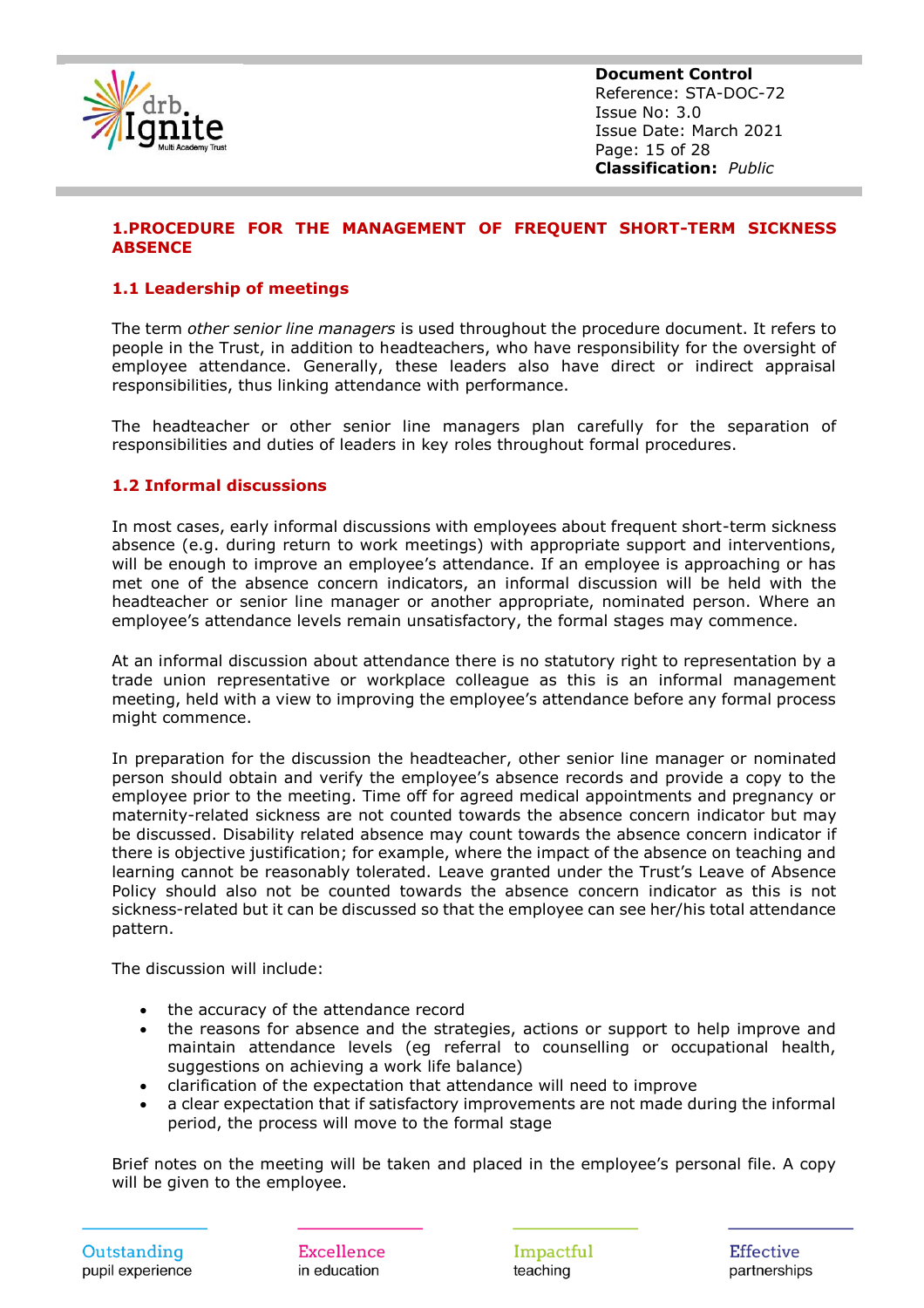

**Document Control** Reference: STA-DOC-72 Issue No: 3.0 Issue Date: March 2021 Page: 16 of 28 **Classification:** *Public*

If satisfactory progress has been made during the informal period, the process will not be continued and the employee is informed as soon as possible, with a copy of the letter placed in the employee's personal file.

If satisfactory progress has not been made during the informal period, the headteacher or senior line manager will consider whether to hold a First Formal Attendance Meeting with the employee.

#### **1.3 First formal attendance meeting**

A First Formal Attendance Meeting, led by the headteacher, senior line manager or appropriate nominated person, is arranged with the employee as soon as possible after it has been established that the employee's attendance levels remain a cause for concern despite previous informal discussion/support.

The meeting should be held at a suitable location – normally in the school or the Trust offices, other than in exceptional circumstances. From this stage onward the employee has the right to be accompanied by a trade union representative or workplace colleague.

Prior to the meeting the headteacher, senior line manager or appropriate nominated person will review the employee's up-to-date absence record and write to the employee to advise her/him of the purpose of the meeting. Copies of the Staff Attendance Policy, the Staff Attendance Procedure and a breakdown of the employee's absence record will be attached to the letter for discussion at the meeting. The letter and supporting paperwork is sent to the employee at least 10 working days ahead of the meeting to ensure that s/he has enough time to prepare a response and to seek advice from a trade union representative or workplace colleague. A copy of all papers is also sent to the representative.

There will be specific areas of discussion bespoke to the case but the broad content of the meeting will include:

- the accuracy of the employee's absence record, as this will form the base of the meeting
- the reasons for the employee's frequent short-term sickness absences (including mitigation raised by the employee). Agreeing strategies, actions and support to help improve attendance levels; for example, access to counselling, referral to occupational health (if there is believed to be an underlying health issue); suggestions on how to achieve a work life balance
- ensuring the employee is aware of the current overall staff attendance levels in the school or across the Trust, including those in similar roles, and explaining the extent to which the employee's attendance levels fall short of expectations.
- ensuring the employee understands the financial and educational impact of their absence
- agreeing positive steps to enable the employee's attendance levels to improve during the First Formal Attendance Monitoring Period of 13 working weeks

#### **1.4 Outcome of the first formal attendance meeting**

During the First Formal Attendance Meeting, the headteacher, senior line manager or appropriate nominated person talks through the points raised above. The employee (or

Impactful teaching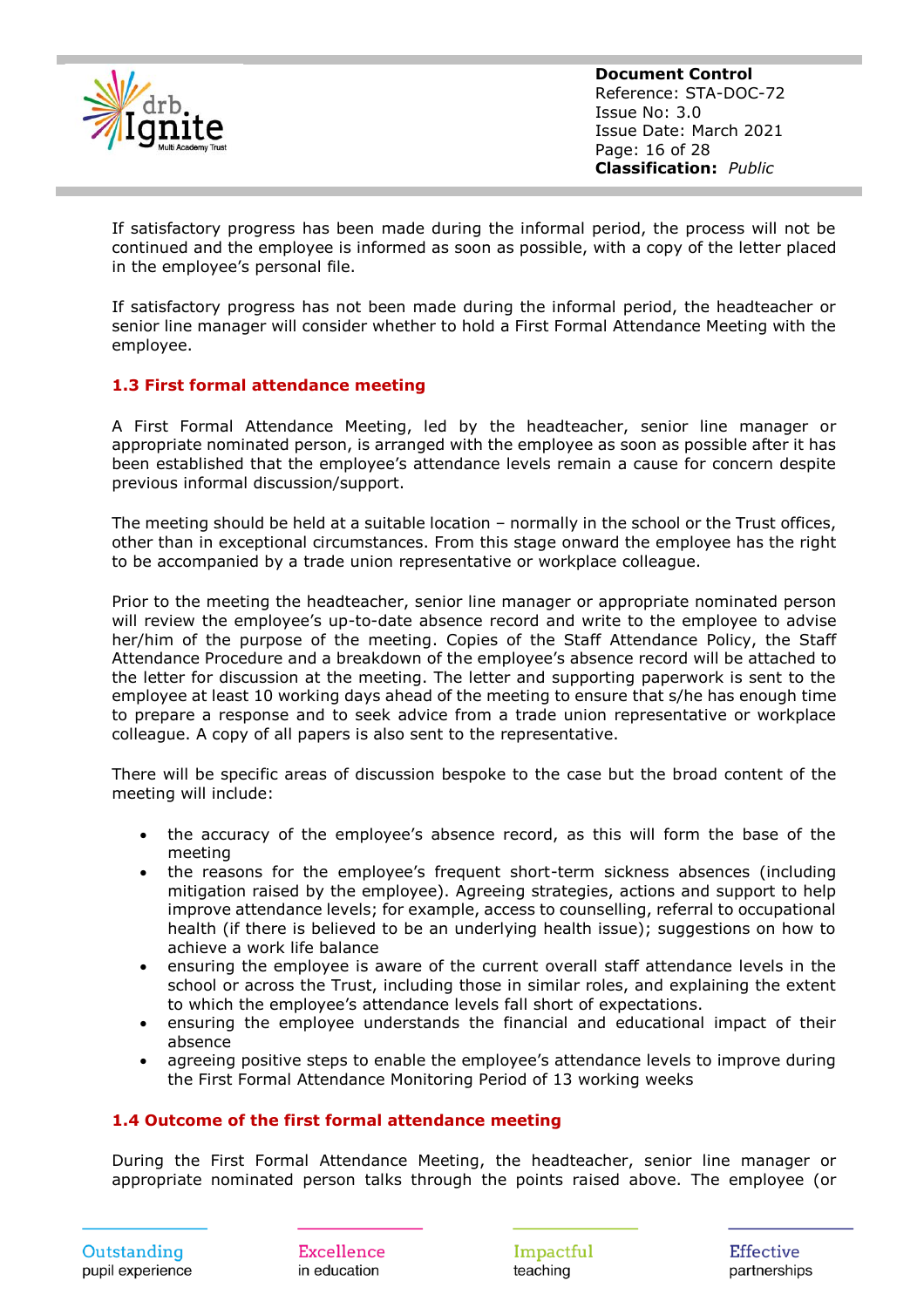

**Document Control** Reference: STA-DOC-72 Issue No: 3.0 Issue Date: March 2021 Page: 17 of 28 **Classification:** *Public*

appropriate trade union representative or workplace colleague) is given the opportunity to present responses and any relevant mitigation. A brief adjournment may be required to consider all the available evidence and to decide whether further action will be taken. Outcomes may include:

- a decision to take no further action at this stage as the employee has given a reasonable explanation for the absence levels and the school or Trust is satisfied with this explanation
- confirmation that the employee's attendance levels remain a cause for concern and the setting out of agreed actions or strategies for improving attendance in an Attendance Improvement Plan for a period of 13 working weeks from the date of the First Formal Attendance Meeting. This is known as the First Formal Attendance Monitoring Period.

If there is believed to be an underlying health condition or disability which is causing the employee to have so much frequent short-term sickness absence, a referral to occupational health is recommended.

If insufficient improvement is made during the First Formal Monitoring Period, the employee may be subject to a further formal monitoring period of 13 weeks, known as the Second Formal Attendance Monitoring Period. If this is required, a date and time for the Second Formal Attendance Meeting is agreed at the end of the First Formal Attendance Meeting.

The headteacher, senior line manager or appropriate nominated person should also confirm in writing within 3 working days of the First Formal Attendance Meeting:

- a summary of the key points discussed
- confirmation of the outcome reached
- copy of the Attendance Improvement Plan (where appropriate)
- date, time and venue agreed for the Second Formal Attendance Meeting (where appropriate)

#### **1.5 Second formal attendance meeting**

The headteacher or senior line manager should arrange a Second Formal Attendance Meeting with the employee to review her/his absence levels during the First Formal Monitoring Period on the date agreed at the First Formal Attendance Meeting (allowing for a change of date if there is compelling need). The principles outlined for the First Formal Attendance Meeting are followed equally for this meeting.

The purpose and outcome of the meeting will vary, depending on whether the absence levels remain a concern at the end of the first 13-week period of monitoring, known as the First Formal Attendance Monitoring Period.

Outcomes may include:

• a decision to take no further action at this stage because the frequent short-term absence levels have improved between the First and Second Formal Attendance Meetings. This is an opportunity to discuss the improvements and their positive impact

Excellence in education

Impactful teaching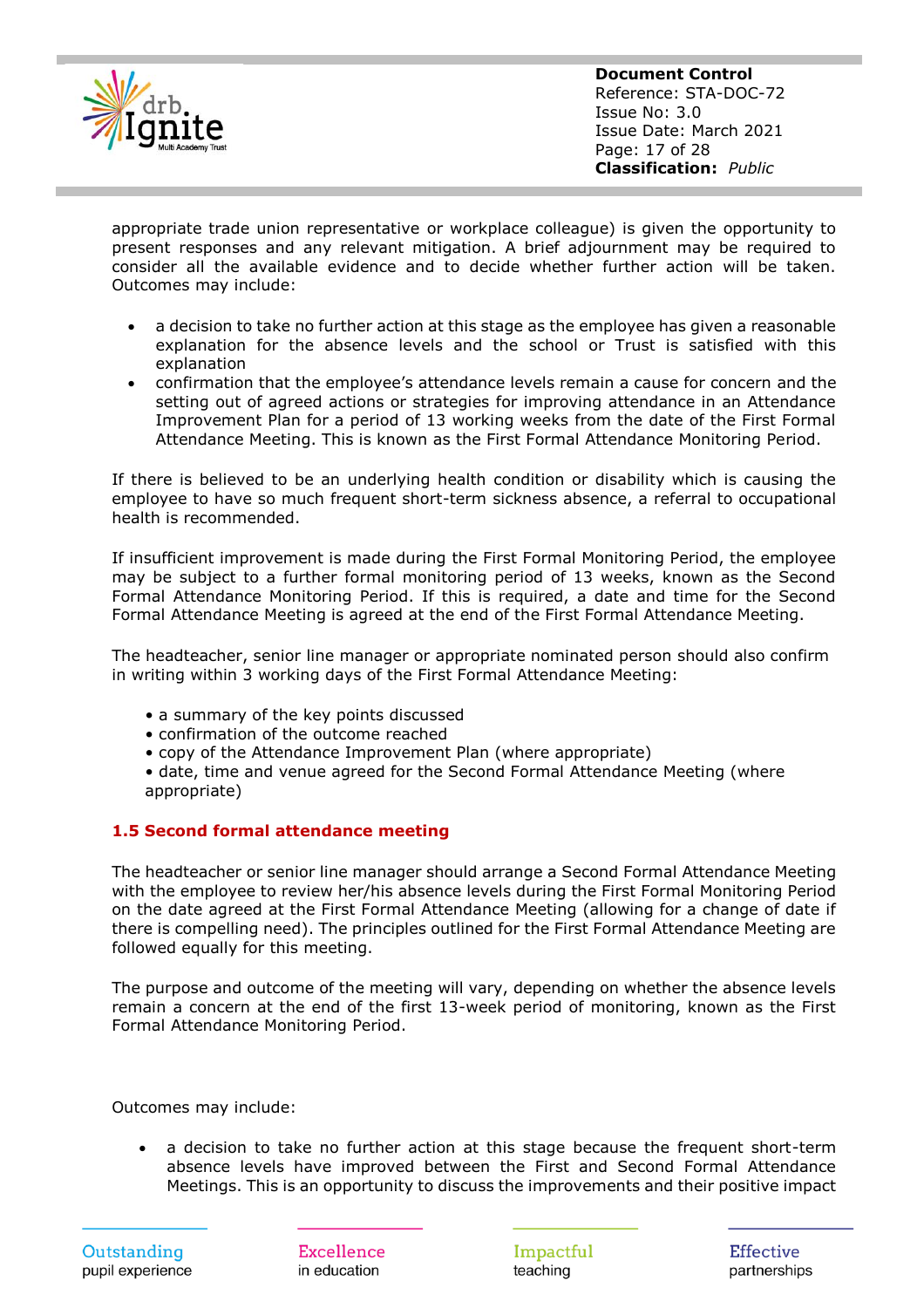

(financially and educationally) on the school or the Trust. However, the employee is reminded that her/his attendance levels will continue to be monitored in accordance with the absence concern indicators for all staff. If the employee meets an absence concern indicator within 6 months of the Second Formal Attendance Meeting, the process may continue from the beginning of the Second Formal Attendance Meeting stage.

• Confirmation that the employee's attendance levels remain a cause for concern despite receiving monitoring and support via an Attendance Improvement Plan during the First Formal Attendance Monitoring Period of 13 weeks.

There will be specific aspects of the discussion bespoke to the case but the discussion will normally cover:

- the accuracy of the employee's current absence record reasons for the absences during the First Formal Attendance Monitoring Period, including mitigation by the employee
- agreeing any additional strategies or actions to help improve attendance levels during the Second Formal Attendance Monitoring Period, such as risk assessments or referral to counselling and referral to occupational health if there is believed to be an underlying health condition
- the current overall staff attendance levels in the school or the Trust, including those in similar roles, and the extent to which the employee's attendance levels currently fall short of this standard.

The emphasis is on agreeing positive steps together in an Attendance Improvement Plan, which may enable the employee's attendance to improve during a further period of 13 weeks. However, the employee should be formally warned that, unless attendance levels improve significantly during the Second Formal Attendance Monitoring Period, consideration will be given at the **Decision Meeting** to refer the case for a possible outcome of termination of employment due to unsatisfactory attendance.

During the meeting the headteacher or senior line manager may wish to adjourn briefly to consider all of the available evidence and to decide on an appropriate outcome. If further monitoring is deemed necessary, a date and time for the Decision Meeting is agreed during the Second Formal Attendance Meeting to coincide with the end of the Second Formal Attendance Monitoring Period.

The headteacher or other senior line manager should also confirm in writing within 3 working days, the outcome of the Second Formal Attendance Meeting, including a summary of the key points discussed, confirmation of the outcome reached (including a copy of the Attendance Improvement Plan where appropriate) and the date and time agreed for the Decision Meeting if further action is necessary.

#### **1.6 The Decision Meeting**

In cases where frequent short-term absence remains cause for concern, a Decision Meeting will usually take place to review an employee's attendance levels in line with previously

Excellence in education

Impactful teaching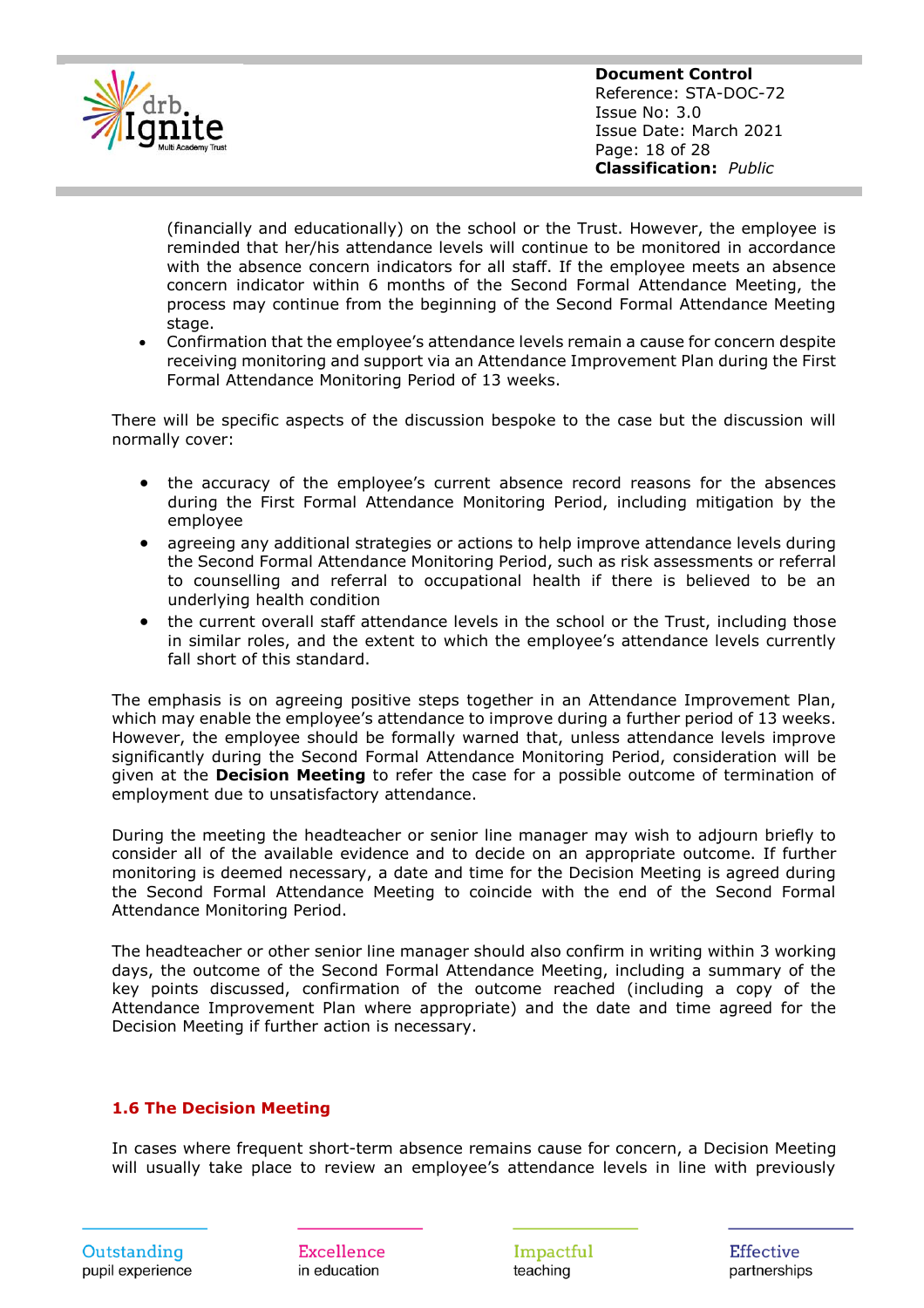

**Document Control** Reference: STA-DOC-72 Issue No: 3.0 Issue Date: March 2021 Page: 19 of 28 **Classification:** *Public*

agreed Attendance Improvement Plan at the end of the Second Attendance Monitoring Period of 13 weeks i.e. 26 weeks from commencement of formal monitoring.

The Decision Meeting is arranged in line with the process outlined for the previous meetings. The meeting should be held at a suitable location – normally in the school or the Trust offices, other than in exceptional circumstances. The employee has the right to be accompanied by a trade union representative or workplace colleague.

Prior to the meeting the headteacher or senior line manager will review the employee's upto-date absence record and writs to the employee to advise her/him of the purpose of the meeting. A breakdown of the current absence record will be attached to the letter for discussion at the meeting. The letter and supporting paperwork will be sent to the employee at least 10 working days ahead of the meeting to ensure that s/he has enough time to prepare a response and to seek advice from a trade union representative or workplace colleague. A copy of all papers will also be sent to the representative.

The previously agreed date may be altered if it is agreed that there is are good reasons or a compelling need; for example, sickness or emergencies. If the employee or her/his representative are unable to attend the Decision Meeting without good reason on the time and date previously agreed, the headteacher or other senior line manager may continue and review all of the evidence (including the employee's current absence record and any other supporting evidence), confirming the next steps in writing to the employee.

The options available to the headteacher or other senior line manager following the meeting are:

- to take no further action following substantial improvement in attendance during the Second Formal Attendance Monitoring Period
- to summarise the current overall staff attendance levels at the school or across the Trust, including for similar roles and explain how the employee's attendance levels still fall short of this standard, despite the support from The First and Second Monitoring Periods. A letter should be sent warning the employee that (subject to medical advice from occupational health) the case may now be referred to a Trust Hearing Committee which may lead to the termination of employment due to unsatisfactory attendance.
- if the headteacher or senior line manager feels that some improvement in attendance levels have been made during the Second Formal Attendance Monitoring Period but not enough to decide on no further action, the Headteacher or other senior line manager confirms that the Second Formal Attendance Monitoring Period will be extended for a further reasonable period on a case by case basis.

The headteacher or other senior line manager should confirm in writing within 3 working days, the outcome of the Decision Meeting, including a summary of the key points discussed. This should include an updated Attendance Improvement Plan where appropriate, confirmation of the outcome reached and the next steps.

#### **2.PROCEDURE FOR THE MANAGEMENT OF LONG-TERM SICKNESS ABSENCE**

Sickness absence is considered to be long-term if an employee has been absent for 4 continuous weeks or more.

Excellence in education

Impactful teaching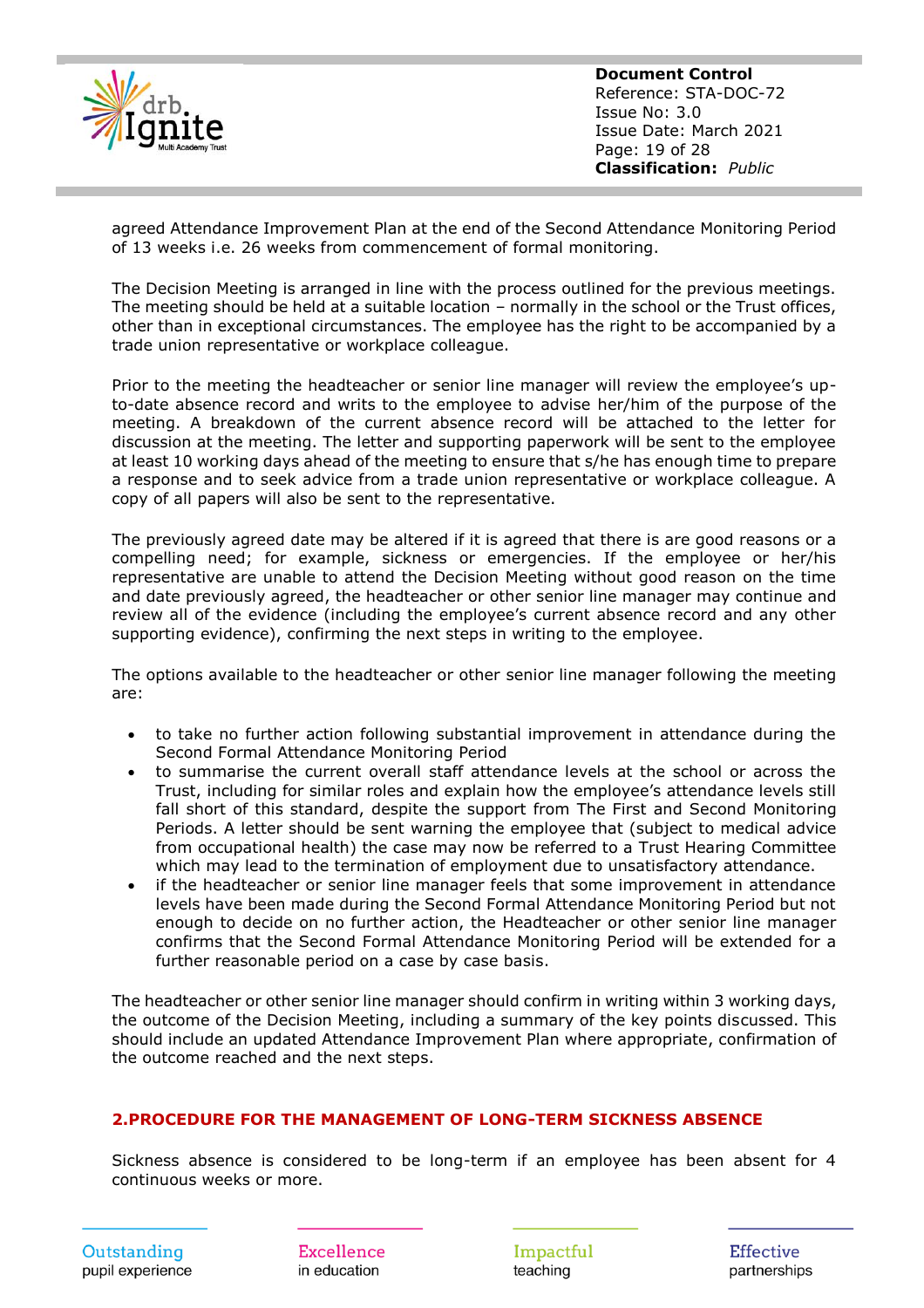

**Document Control** Reference: STA-DOC-72 Issue No: 3.0 Issue Date: March 2021 Page: 20 of 28 **Classification:** *Public*

#### **2.1 Leadership of meetings**

The term *other senior line managers* is used throughout the procedure document. It refers to people in the Trust, in addition to headteachers, who have responsibility for the oversight of employee attendance. Generally, these leaders also have direct or indirect appraisal responsibilities, thus linking attendance with performance.

The headteacher or other senior line managers plan carefully for the separation of responsibilities and duties of leaders in key roles throughout formal procedures.

#### **2.1 Informal discussions**

If an absence has lasted for 4 continuous weeks or more and there is no likelihood of an early return to work, a welfare meeting is arranged with the employee at school, the Trust offices, the employee's home or at a neutral location with the employee's agreement. There may also be special circumstances during which an earlier welfare visit is arranged. The employee is invited to provide any further documents, that would aid the discussion, including medical evidence. Any contact arrangements are sensitive to the employee's needs and circumstances.

During the welfare meeting which will be carried out by the headteacher or a senior line manager, the employee will be invited to discuss all or some of the following according to circumstances:

- the cause of the absence and the relevant details of the diagnosis
- the duration of the illness if known
- any other factors at work or at home which might be contributing to the absence
- suggestions of support, actions, reasonable adjustments or risk assessments that could be put in place by the employee, the school or the Trust to help the employee return to work (including ergonomic assessments from external agencies where appropriate)
- the benefits of referral to occupational health and review of any referral paperwork, if this has been prepared in advance
- the date(s) for future meetings and contact
- where appropriate, possible alternatives if the employee is unable to return to work; for example, mutually agreed reduction in working hours by a temporary or permanent reduction in contract or stepping down in terms of responsibilities
- the possibility of ill-health retirement or otherwise leaving employment, if the employee wishes to discuss these matters at this early stage

After the welfare meeting further, informal meetings may be arranged as appropriate with the employee in order to discuss and re-evaluate the situation. Medical information from a fit note, occupational health or other medical specialists are essential to discussions about appropriate action and should form the basis of communication with the employee. It is often useful for occupational health to review the employee's medical situation at appropriate periods and for the school or Trust to discuss the latest report with the employee.

If it appears from regular communication with the employee and consideration of the latest fit notes that s/he is fully fit to return or that s/he may be fit to return subject to specific adaptations (such as a phased return to work), a return to work meeting should be arranged

Excellence in education

Impactful teaching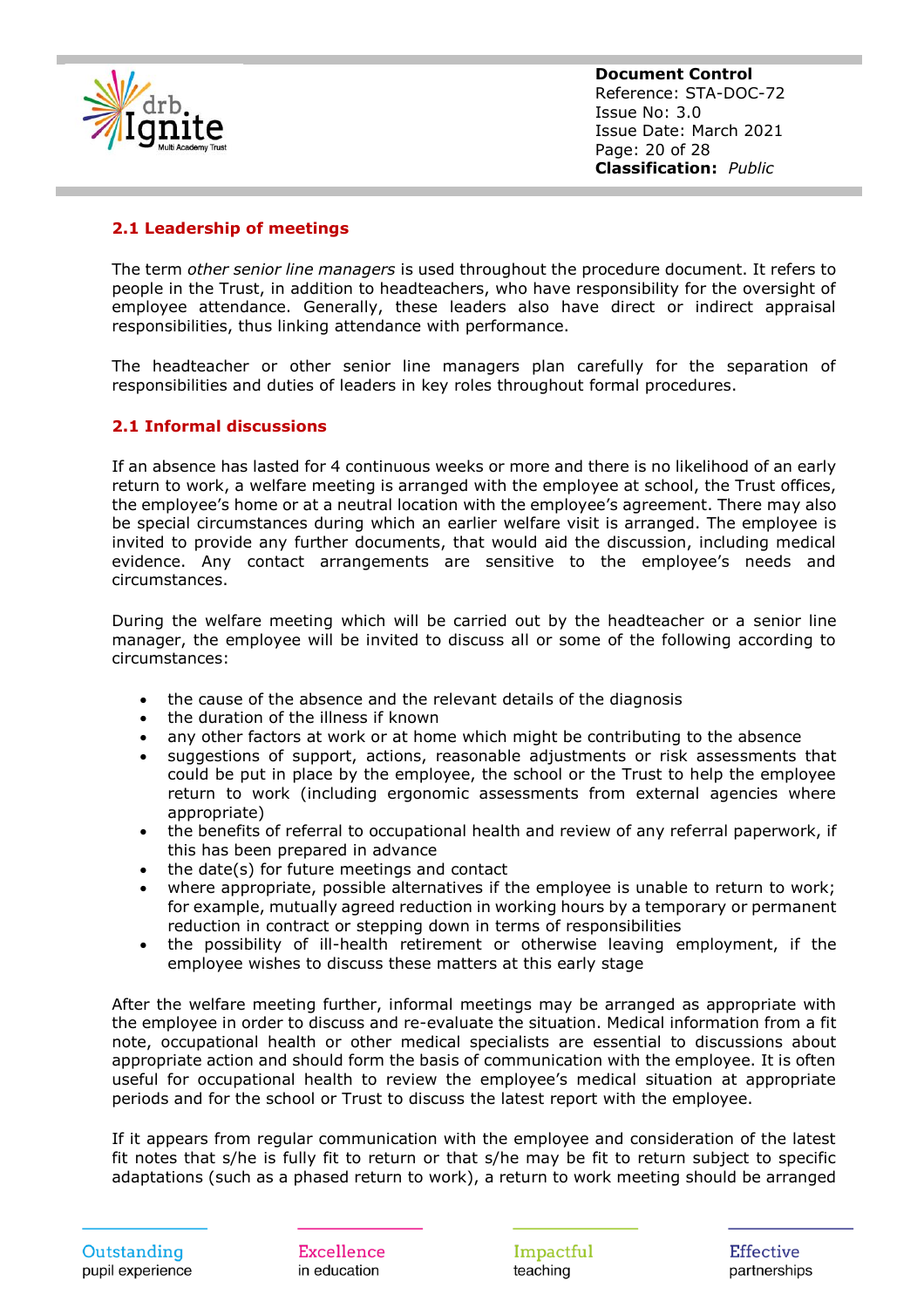

**Document Control** Reference: STA-DOC-72 Issue No: 3.0 Issue Date: March 2021 Page: 21 of 28 **Classification:** *Public*

by the headteacher or senior line manager prior to the return to discuss any support that can be offered and/or updates on work matters.

#### **2.2 First Formal Attendance Meeting**

If, despite attempts at informal contact and welfare support, it is apparent from medical evidence that the prognosis for the employee's return to work is uncertain or unknown, consideration is given to inviting the employee to a First Formal Attendance Meeting. The purpose of the meeting is to determine:

- the medical treatment that the employee is receiving and the prognosis for recovery
- the employee's views on how much longer s/he will be off work and her/his expectation of being able to return to work within a reasonable period
- the additional adjustments or supportive measures which the school or Trust could put in place to facilitate the employee's return to work. (These can be suggested by the employee, but advice is also sought from occupational health and/or HR consultants)
- any additional available support for the employee; for example, mutually agreed reduction in hours by a temporary or permanent variation in contract and/or stepping down of responsibilities; discussion about ill-health retirement or otherwise leaving the employment – if the employee wishes to discuss these matters
- the financial and educational impact that the current period of long-term sickness absence is having and whether in all the circumstances, the school or the Trust can reasonably be expected to wait any longer for the employee to return to work
- the advice to the employee that as a last resort, and once all other suggestions have been considered, that her/his case will be referred to the Trust's **Hearing Committee**  and that the outcome may be dismissal due to ill-health capability.

#### **2.3 Outcome of the First Formal Attendance Meeting**

Following the discussions, the headteacher or senior line manager adjourns to consider the evidence and the options available. These may include:

- setting a date for a return to work meeting with the employee as a return to work is now possible within a specific reasonable timescale
- setting a further reasonable period to allow for additional management support and/or recovery. During this period the school or the Trust will consider whether to consult with the employee and to review medical advice. This option will be supported with a warning that if the employee is unable to guarantee a return to work date within a reasonable defined period, then s/he may still be referred to the Hearing Committee for consideration of future employment
- if the employee has been granted ill-health retirement, either agreeing an end date (for teachers) or explaining that her/his case will now be referred to the Hearing Committee for lack of capability due to ill health

The headteacher or senior line manager confirms in writing within 3 working days the outcome of the First Formal Attendance Meeting, including a summary of the key points discussed, actions agreed, confirmation of the outcome reached and next steps.

The point at which dismissal on the grounds of ill-health may be appropriate, will vary according to the individual circumstances of the case. Dismissal is always a last resort once

Excellence in education

Impactful teaching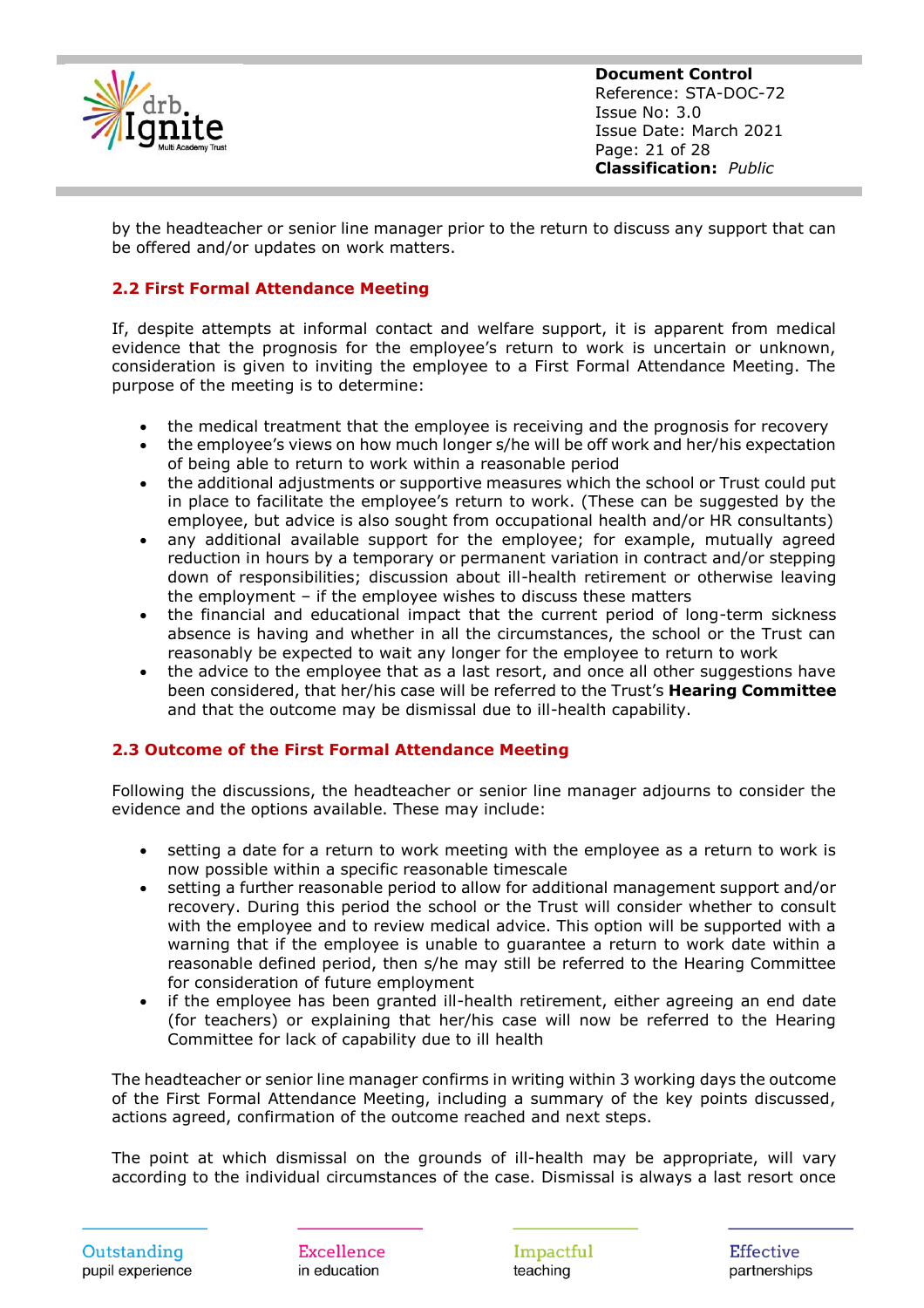

**Document Control** Reference: STA-DOC-72 Issue No: 3.0 Issue Date: March 2021 Page: 22 of 28 **Classification:** *Public*

all reasonable alternatives have been considered. The key question for the school or the Trust (which would be, for example, examined at a Tribunal) is whether or not in all the circumstances, it can reasonably be expected to wait any longer for the employee to return to work. Each case should therefore be considered individually, and early advice sought from Trust HR or the Trust's solicitors.

#### **2.4 Decision Meeting**

If following the First Formal Attendance Meeting, the Trust, head teacher, senior line manager has established through on-going consultation with the employee (including recent medical advice and/or the impact of additional management support) that a return to work date remains unknown or uncertain, the employee will be invited to a **Decision Meeting**. If possible, the meeting should be held at the Trust offices or school. However, it may be appropriate for the meeting to be held at the employee's home or at a neutral venue with his or her consent.

The purpose of the meeting will be to review all of the points and to gauge if and when the employee is in a position to return to work based on latest medical advice and/or the employee's own views.

Following the discussions, the Trust, head teacher, senior line manager will adjourn to consider the options available. The options may include:

- Setting up a date for a return to work meeting with the employee as a return to work is now possible within a specific reasonable timescale;
- Setting a further period to allow for additional management support. This option to be supported with a warning that if the employee is unable to guarantee a return to work date within a reasonable defined period, then s/he may be referred to a committee of governors for consideration of future employment;
- Confirming to the employee that his or her case will now be referred to governors for lack of capability due to ill-health on the basis that there is no prospect of his or her return within a reasonable timeframe and that all reasonable alternatives to dismissal have been considered.

The head teacher, principal or nominated manager will normally refer a case to a Trust Hearing Committee with a recommendation that they consider termination of employment if:

- there is little or no likelihood of an employee who has undergone a period of long term sickness absence returning within a reasonable period, and this absence is having a detrimental impact on pupils' education and/or on fellow colleagues; and/or
- recommended or implemented adjustments are not considered reasonable for the school or academy in the long term.

The Trust, head teacher, senior line manager should confirm in writing within 3 working days the outcome of the Decision Meeting, including a summary of the key points discussed/action points, confirmation of outcome reached and next steps.

Excellence in education

Impactful teaching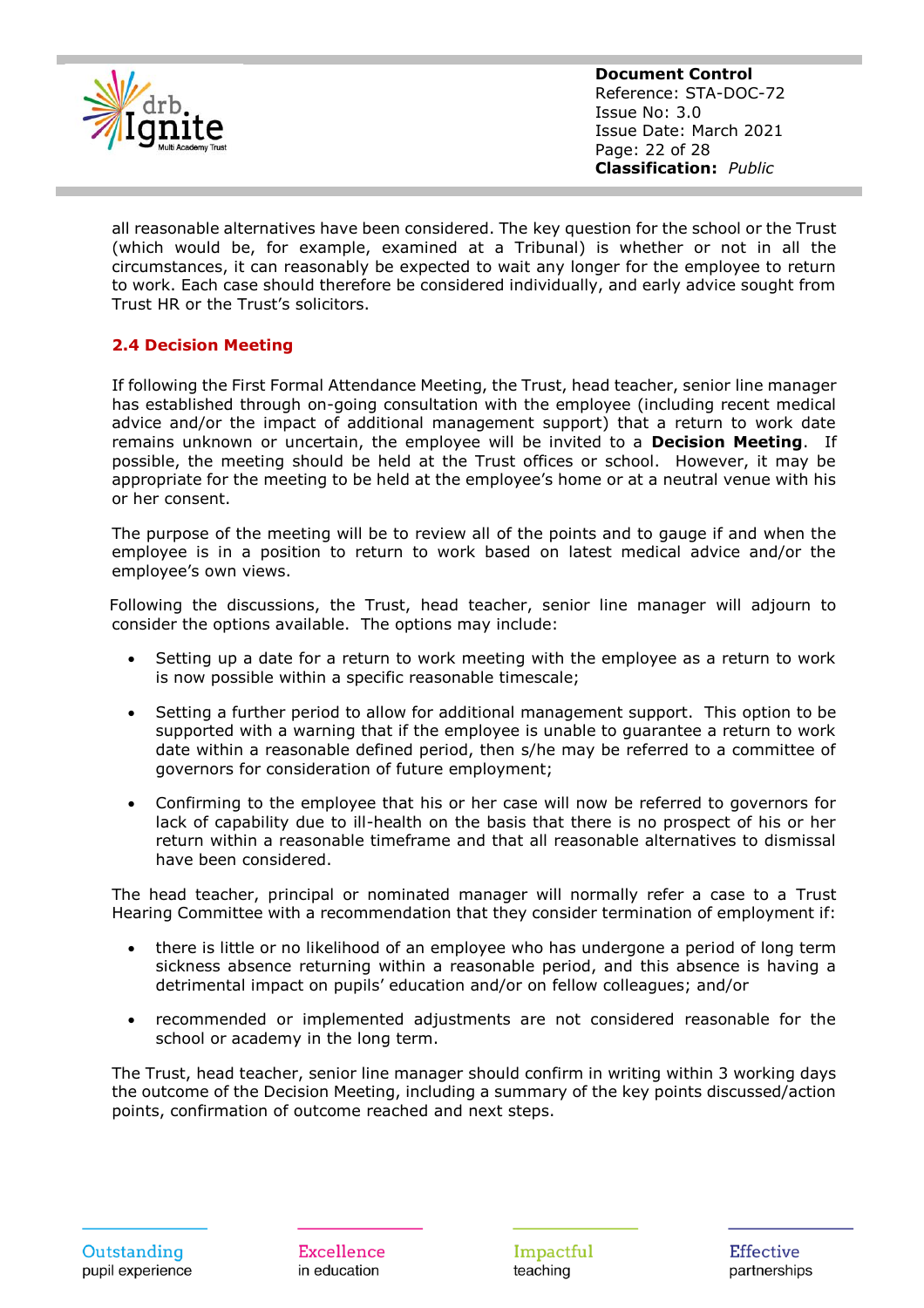

**Document Control** Reference: STA-DOC-72 Issue No: 3.0 Issue Date: March 2021 Page: 23 of 28 **Classification:** *Public*

#### **2.5 Managing a combination of frequent short term and long term sickness absence**

Where a combination of frequent short term sickness absence and long term sickness absence is a cause for concern, the Trust or school should manage this by reference to the latest or current type of absence. However, it may be necessary in informal and formal management meetings to refer to the impact that both types of sickness absence are having and to offer appropriate support.

#### **3.TRUST HEARING COMMITTEE**

The Hearing Committee is composed of at least three trustees and the CEO. As an employee the CEO may not chair the Committee. Its purpose is to review all of the points raised from the outcome of the First Formal Attendance Meeting and to listen to the referral made by the headteacher or senior line manager if the recommendation is that a termination of employment is required. The Hearing will consider if:

- there is little or no likelihood of an employee who has undergone a period of longterm sickness absence returning within a reasonable period and that this absence is having a detrimental effect on pupils' education and other colleagues; and/or
- recommended or implemented adjustments are not considered reasonable for the school or the Trust in the long-term

#### **3.1 General principles**

The dismissal of an employee on the grounds of ill-health capability or unsatisfactory attendance is a last resort only after all other options have been fully reviewed and all possible adjustments have been considered to support the employee's continuing employment.

#### **3.2 Preparation**

In preparation for the Trust Hearing Committee all reports will be collated including any available and current medical advice e.g. from occupational health. Regardless of the type of absence causing concern, it is essential to verify whether or not there is an underlying illness or disability that is causing the employee to have so much time off, and to obtain a prognosis of that illness, before the employee is considered for dismissal for ill-health capability or unsatisfactory attendance.

A formal notice to the employee inviting her/him to attend a Trust Hearing should be issued in writing, with an explanation of the hearing's purpose, the reasons it is being held and its place in the procedure. Copies of any relevant documents should be attached to the notice. The letter reminds the employee of her/his right to be represented. At least 10 working days' notice is given so that the employee has time to prepare and to seek advice.

The employee is asked to confirm that s/he will be attending the hearing, the name and contact of the person representing her/him and a list of any witnesses he/she intends to call. The employee should also be reminded to provide this information along with any documentation s/he wishes to rely on, at least 5 working days before the hearing. The names of any witnesses from both sides should be circulated in advance and all witnesses should be asked to provide a written statement for consideration at the hearing.

Excellence in education

Impactful teaching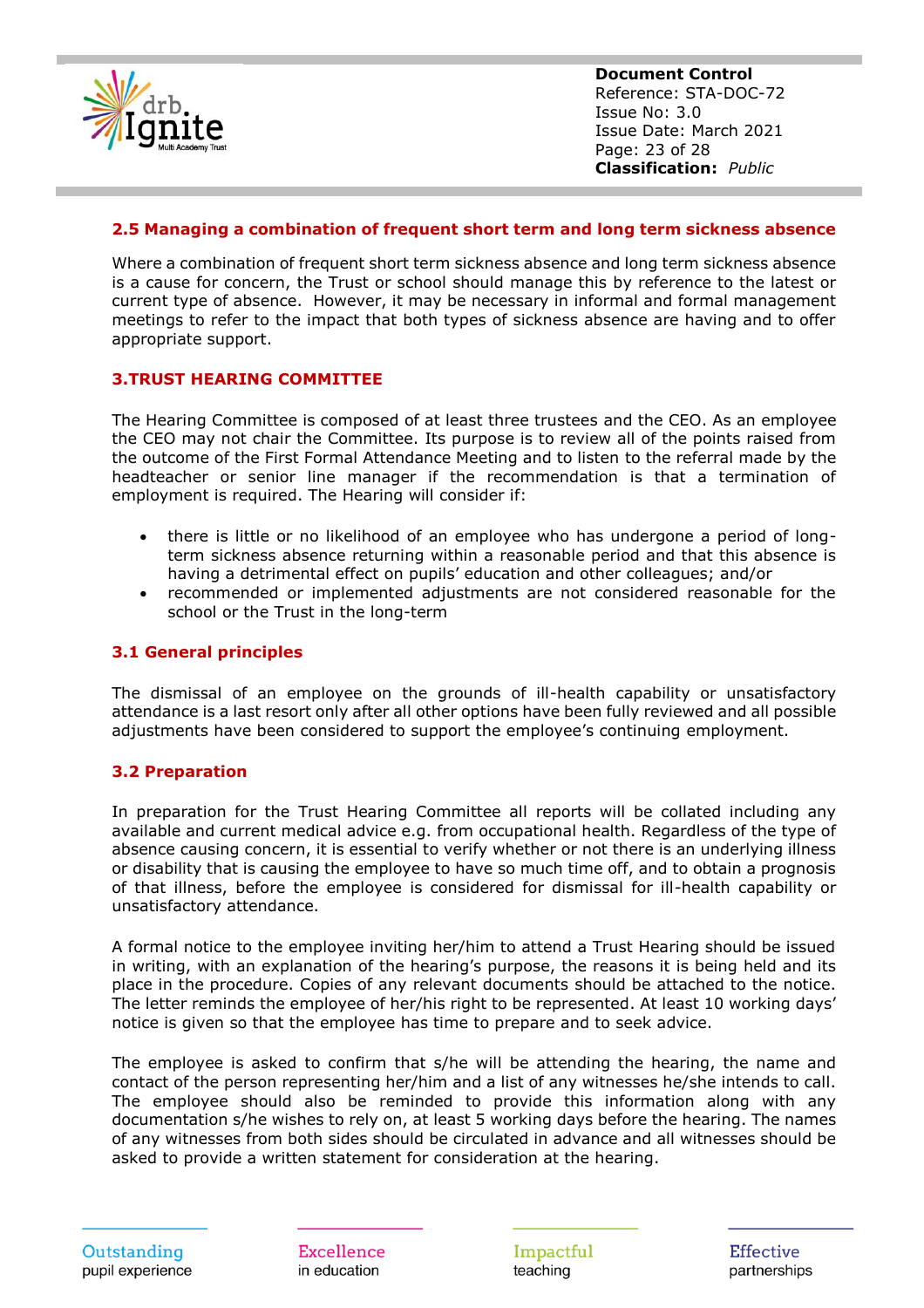

**Document Control** Reference: STA-DOC-72 Issue No: 3.0 Issue Date: March 2021 Page: 24 of 28 **Classification:** *Public*

It is useful to agree a date with the employee's representative and Trustees before sending out the formal notice. The employee may suggest an alternative date or time for the hearing as long as it is reasonable and is not more than 5 days after the original date. The Trustees may reject the suggestion but only if they feel it is unreasonable, when they may proceed to hear the case in the employee's absence.

#### **3.3 Presentations**

The headteacher or senior line manager will usually present the case. If the headteacher is the subject of the hearing, the case is presented by the CEO or Director of School Improvement.

The Trustees will seek HR guidance on the structure of the Hearing Committee and will inform the employee and her/his representative of the process ahead of the Hearing Committee.

The Trust's Office Manager will provide all appropriate administrative and communications support for the Hearing Committee and will take formal minutes of the Hearing.

#### **3.4 Decision**

The Hearing Committee will consider all evidence about non-attendance, including any mitigation presented by the employee and will decide on one of the following options:

- to take no further action in relation to the employee
- to determine that the employee should be given notice and cease to work at the school or Trust due to ill-health capability (long-term sickness) or unsatisfactory attendance (frequent short-term sickness) and given notice of dismissal
- to set a final reasonable review period to allow for additional formal monitoring and/or management support – with a warning that if the situation has not been resolved satisfactorily with a reasonably defined period, then the Committee will reconvene to reconsider the employee's continued employment

The Hearing Committee will announce the decision to the parties in person if possible and subsequently in writing. Any verbal communication is confirmed in writing within 3 working days, including the right of appeal.

The headteacher or senior line manager will take HR advice on the duties that the employee should undertake during any notice period.

#### **3.5 New attendance concerns following the Hearing**

The headteacher or senior line manager may refer a case back to the Hearing Committee, following the completion of a final reasonable review period if one or more of the following apply:

- the employee's attendance levels have not improved to a satisfactory level
- there is little or no likelihood of an employee with long-term absence, returning within a reasonable period

Excellence in education

Impactful teaching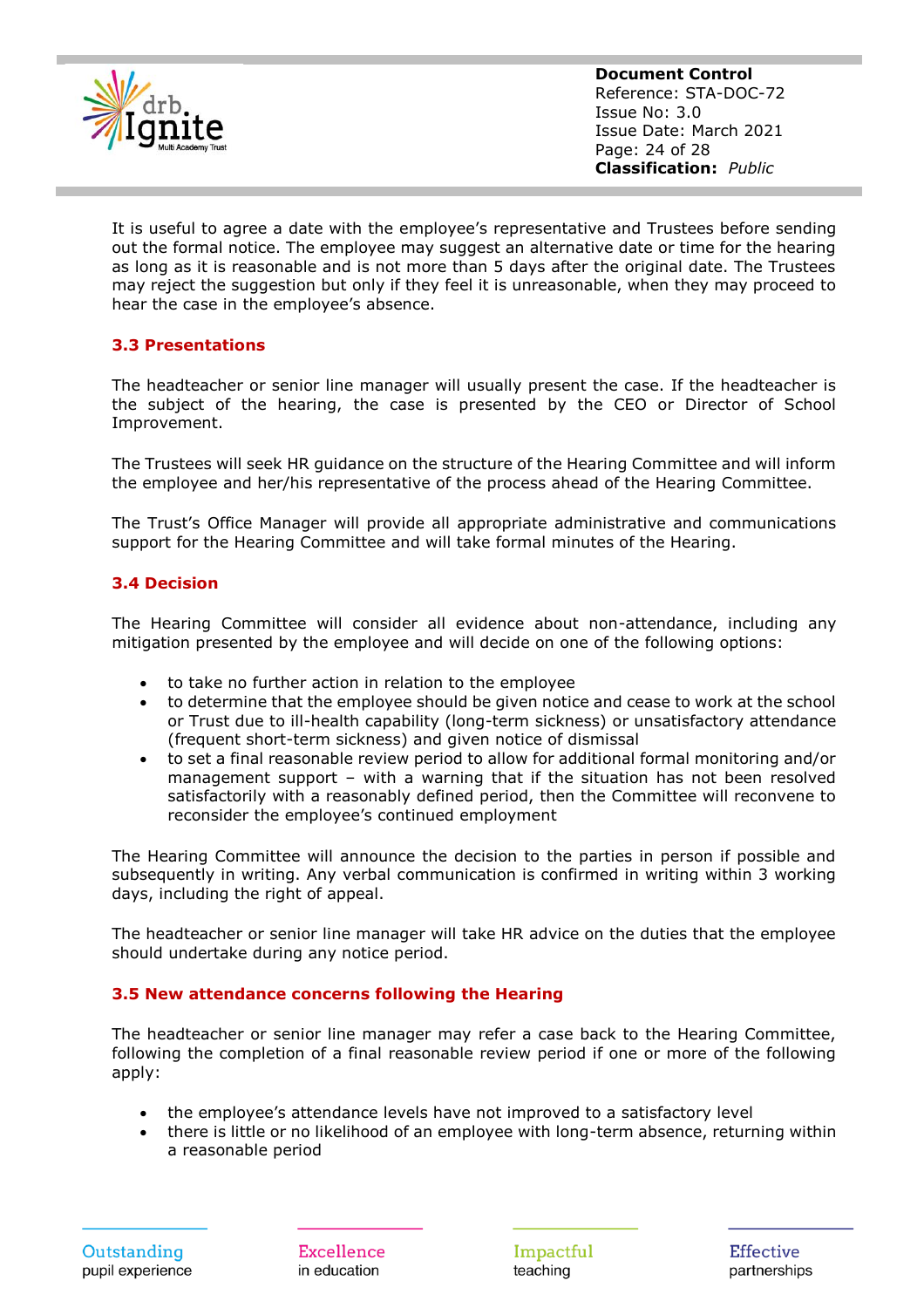

• recommended or implemented adjustments are not considered reasonable by the school or Trust in the long-term

The outcome of any reconvened Hearing Committee will be one of the following:

- dismissal or cease to work with notice due to unsatisfactory attendance (frequent short-term sickness)
- dismissal or cease to work with notice due to unsatisfactory attendance (long-term sickness absence)
- no further action taken/withdrawn

#### **4.APPEAL PROCESS**

#### **4.1 Rights and purpose**

An employee has the right of appeal against the decision of the Hearing Committee and can appeal further to the Trust Board. The appeal may be against:

- a determination that an employee should cease to work at the school or Trust or be dismissed
- a determination that an employee should be set a final reasonable review period to allow for additional formal monitoring and/or management support

The purpose of the appeal process is to give the employee the opportunity to have her/his grounds of appeal considered by a committee of Trustees who have had no previous direct involvement in the case (known as the Appeal Committee).

#### **4.2 Organisation**

An employee may appeal by giving written notice of appeal including grounds and all relevant supporting evidence to the Trust's Office Manager within 10 working days of receiving notification of the outcome of the Hearing Committee. The employee must state the exact reasons for the appeal, which must be relevant to the outcome of the Hearing Committee.

The Appeal Committee is made up of three non-executive Trustees. The Appeal Committee is arranged as quickly as possible, with every effort made to agree a date with the employee and their representative.

The employee may request an alternative date and time as long as it is reasonable and not more than 5 days after the original date. The Appeals Committee may reject the request if it is unreasonable and may proceed to hear the case in the absence of the employee or the employer's representative. The Appeals Committee may also defer the date of the appeal to reach mutual agreement on a particular date.

The Office Manager will give reasonable notice of the Appeal Hearing to all participants.

The Appeal Committee will take HR and legal advice from the Trust's solicitors in terms of the procedure to be followed during the appeal.

Excellence in education

Impactful teaching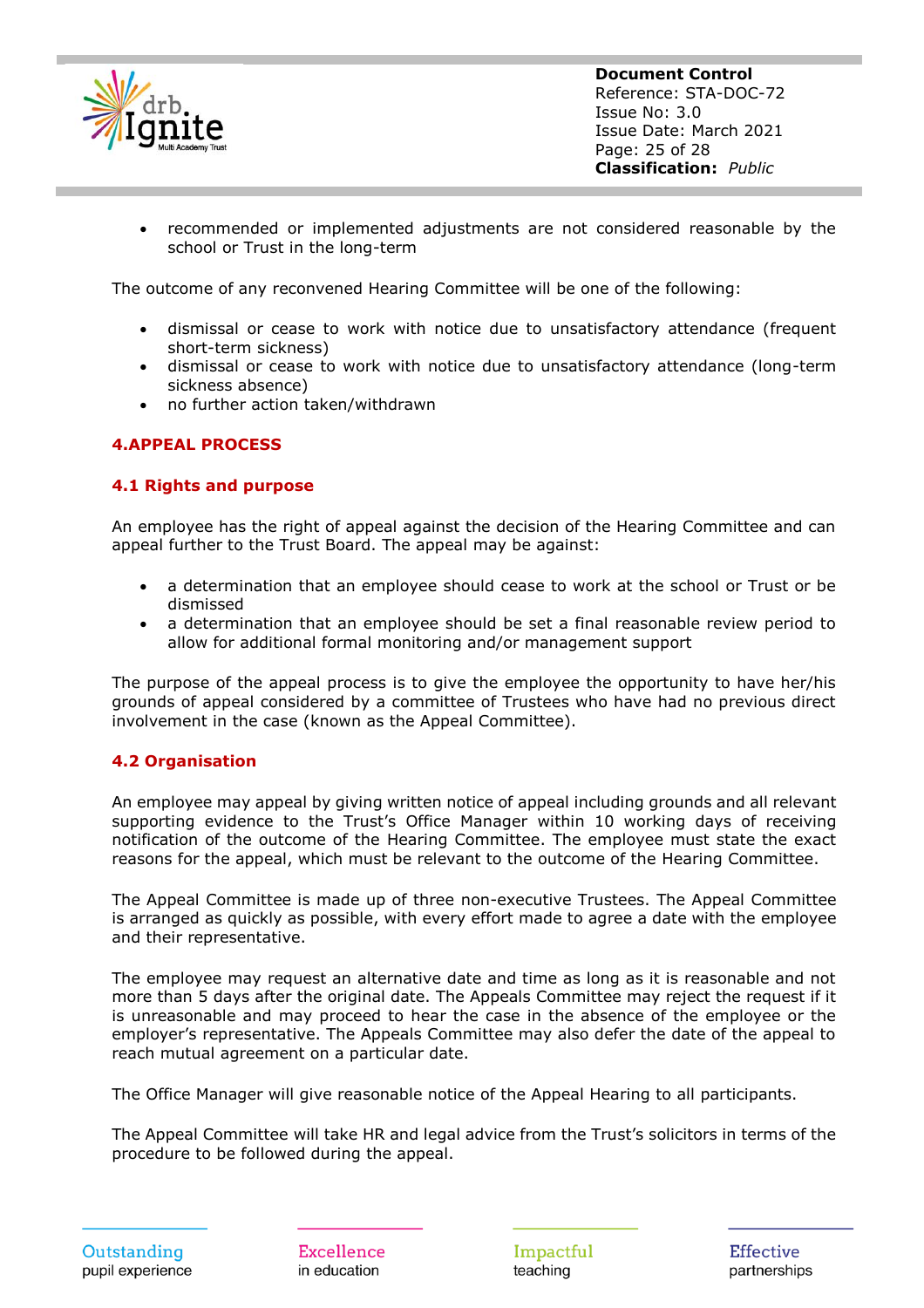

**Document Control** Reference: STA-DOC-72 Issue No: 3.0 Issue Date: March 2021 Page: 26 of 28 **Classification:** *Public*

#### **4.3 Decision**

Following an adjournment to consider the evidence, the Appeals Committee may:

- dismiss/reject the employee's appeal (so that the original Hearing Committee decision stands)
- uphold/accept the employee's appeal and determine what future action should be taken; or
- uphold/accept the appeal and amend the period defined for further improvement and/or management support as decided at the original Hearing Committee

The Appeal Committee may announce the decision verbally to the parties and follow this up with written notification to the employee of their decision within 5 working days of the Appeal Committee. The written notification will include a summary of the key points discussed and actions agreed, confirmation of the outcome reached and what will happen next.

The decision of the Appeal Committee is final within this procedure.

#### **5.OTHER MATTERS RELATING TO ATTENDANCE**

#### **Health concerns unrelated to absence**

While the vast majority of cases considered under this procedure will relate to attendance, there may be rare cases of employees who are attending work but appear to be unfit because of a particular medical condition. These medical conditions may lead the relevant pension scheme to grant ill-health retirement; however, it should not be assumed that an employee is unfit for work just because s/he suffers from a particular condition.

If the school or the Trust becomes aware of erratic or threatening employee behaviour which appears to be linked with a medical condition, urgent advice should be sought from Trust HR. Depending on the circumstances it may be advisable for the employee to be asked to go home and make an appointment with her/his GP as soon as possible especially if the employee presents a safeguarding risk to pupils or staff. If the employee refuses and s/he is considered to be potentially placing herself/himself or others in the school or Trust at risk, HR advice should be sought and suspension may prove necessary. It is likely that an urgent referral to occupational health will also be required. Discussions with a trade union representative may also be useful in these circumstances.

Informal discussions may be the best way of managing difficult cases of this nature and the school or Trust is advised not to move too quickly to formal procedures unless absolutely necessary. Ultimately it may be necessary to start the formal stages under this procedure and, as a last resort, this may include a hearing where the termination of employment will be considered. The Trust will always put the safeguarding of pupils and staff as a first priority.

Outstanding pupil experience

Excellence in education

Impactful teaching